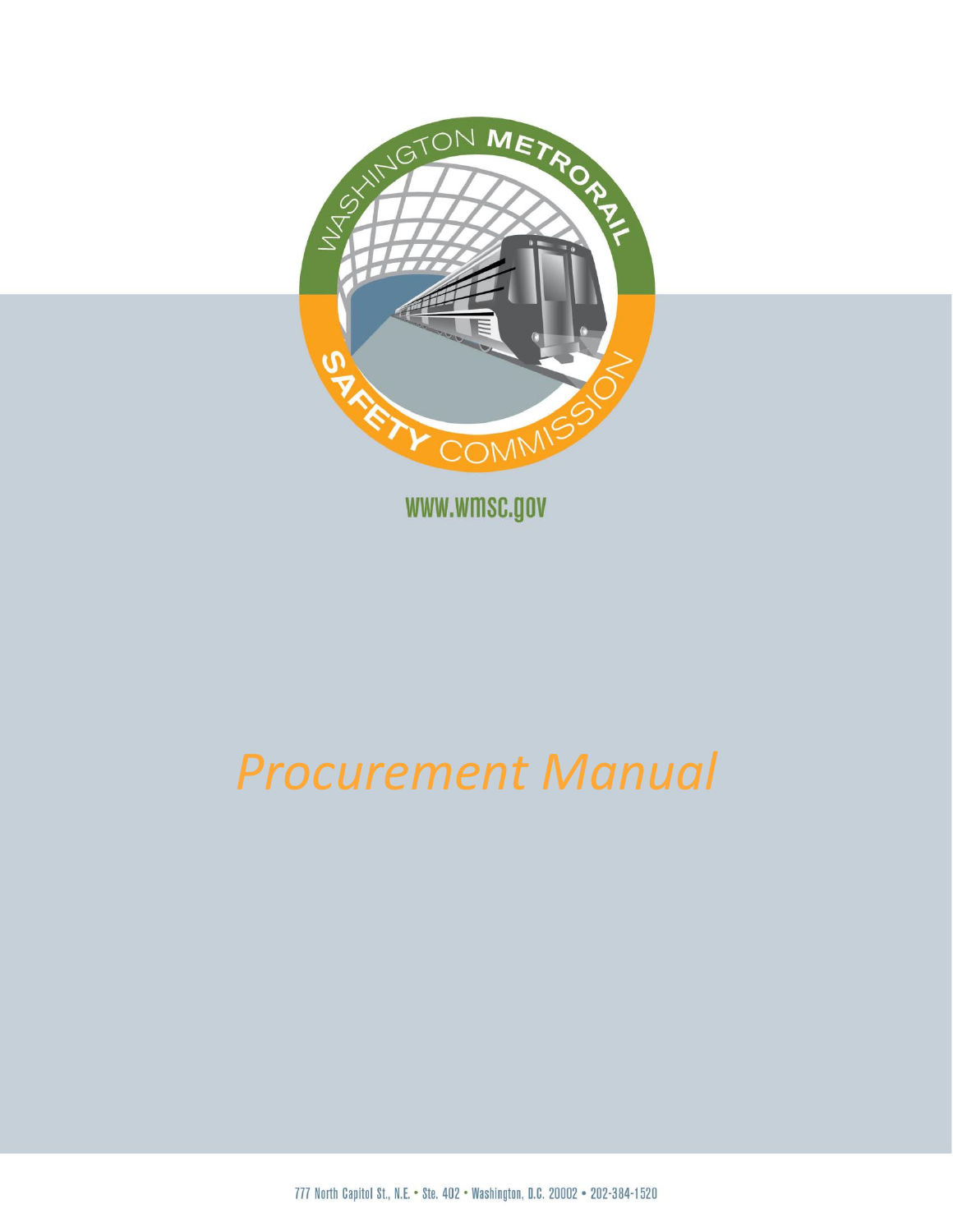

## Table of Contents

<span id="page-1-0"></span>

| Purchases not exceeding \$10,000: Micro-                                        |  |  |
|---------------------------------------------------------------------------------|--|--|
| Purchases exceeding \$10,000, but not<br>exceeding \$250,000: Small Purchases 5 |  |  |
| Purchases exceeding \$250,000: Requests                                         |  |  |
|                                                                                 |  |  |
| Necessary approvals and funds availability 6                                    |  |  |
| Legal effect of quotations and purchase                                         |  |  |
|                                                                                 |  |  |
|                                                                                 |  |  |
|                                                                                 |  |  |
|                                                                                 |  |  |
| of federal supply schedules and<br>Use                                          |  |  |
|                                                                                 |  |  |
|                                                                                 |  |  |
|                                                                                 |  |  |
|                                                                                 |  |  |
|                                                                                 |  |  |
| Protests, Disputes, Claims, and Litigation.30                                   |  |  |
| Appendix A: Matrix of Required Federal Clauses                                  |  |  |
|                                                                                 |  |  |

## Introduction

<span id="page-1-1"></span>The Washington Metrorail Safety Commission (WMSC) is a Congressionally authorized interstate compact and the designated State Safety Oversight Agency (SSOA) for the Washington Metropolitan Area Transit Authority (WMATA) Metrorail system. As such, the WMSC is legally and financially independent of WMATA.

The WMSC serves as the safety regulatory authority for the WMATA Metrorail system and works in cooperation with the Federal Transit Administration (FTA) and WMATA to enhance public safety. The WMSC's State Safety Oversight (SSO) program was certified by the Federal Transit Administration in accordance with the requirements of Title 49 U.S.C. § 5329(e), and the FTA's SSO regulation, 49 C.F.R. Part 674, on March 18, 2019. The WMSC's rail transit experts implement the WMSC's program and focus on verification of WMATA's compliance with its mandated safety plans to ensure that WMATA provides safe operations and transportation service.

The WMSC oversees the safety of WMATA Metrorail through six core functions: its triennial audit program, onsite inspections, safety event investigations, emergency management activities, safety certification, and oversight of WMATA's corrective active plans (CAPs).

The WMSC receives its only federal funding from the U.S. Department of Transportation's (DOT) FTA, pursuant to Title 49 U.S.C. § 5329. FTA guidance material states that these funds may be used for SSO operational and administrative expenses, including salaries, wages, overtime, training, travel, certain professional memberships and subscriptions, equipment, and vehicles and their operating costs; and to pay contractors in support of the WMSC's SSO program. Other eligible costs include office supplies; personal protective equipment; technical engineering and inspection tools; uniforms; vehicle operational expenses;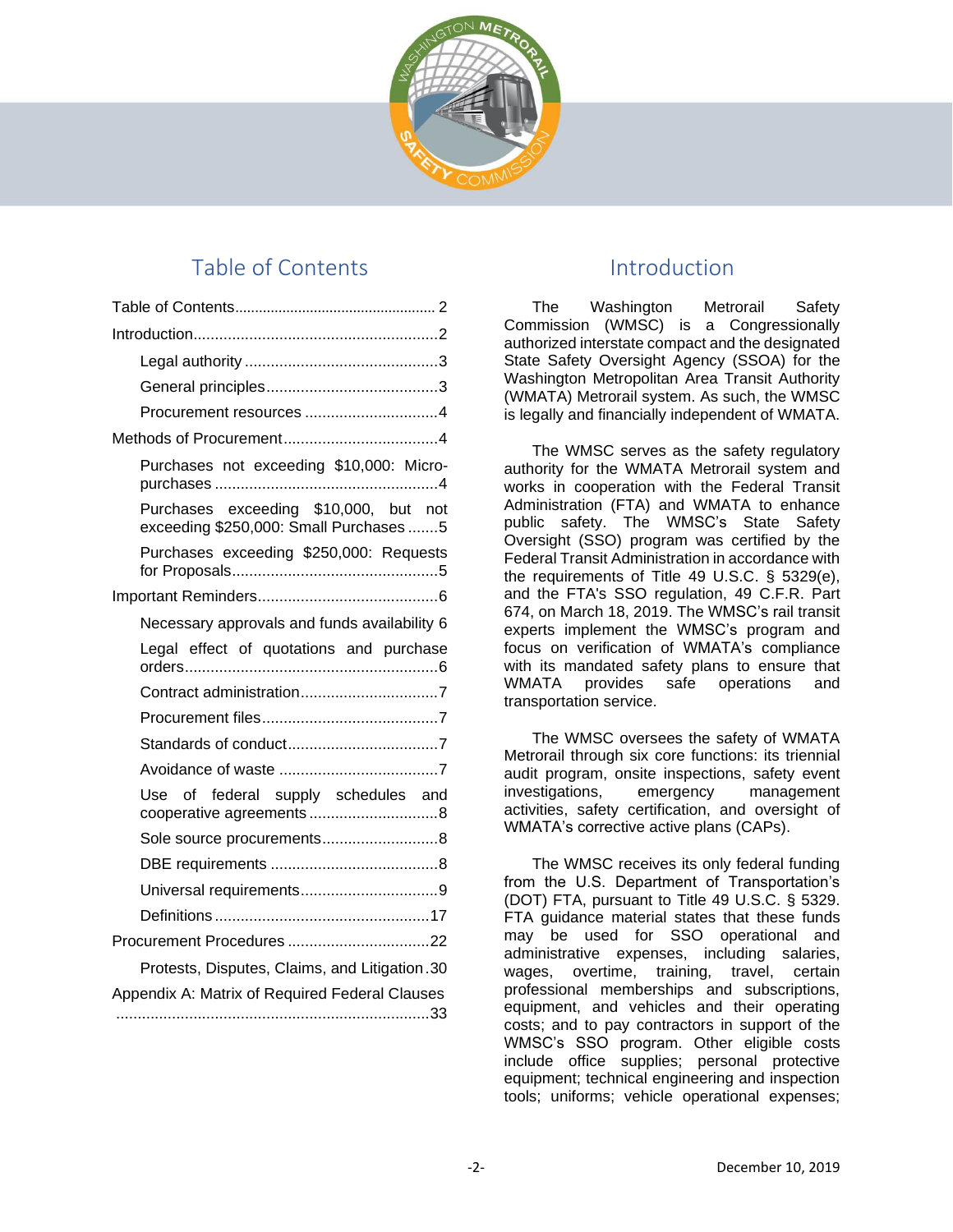

furniture; course registration and fees; conferences, workshops, and seminars; and travel, per diem expenses, mileage, and lodging.

The WMSC is required to comply with the Freedom of Information Act (5 U.S.C. § 552(a)– (d)) and the Government in the Sunshine Act (5 U.S.C. § 552b). The WMSC does not provide any services or benefits directly to members of the public.

The WMSC is comprised of Commissioners and Alternates appointed by the District of Columbia, the State of Maryland, and the Commonwealth of Virginia. Each jurisdiction appoints\_two Commissioners and one Alternate, none of whom is a salaried employee of the WMSC. The day-to-day work of the Metrorail Safety Commission is undertaken by its a fulltime staff of about 12 individuals, including a Chief Executive Officer (CEO).

## <span id="page-2-0"></span>**Legal authority**

The legal authority for the WMSC is derived from an interstate compact, which was authorized by identical legislation enacted by each of the jurisdictions served by Metrorail: D.C. Act 21-666, which became law on February 10, 2017; Maryland H.B. 119, which became law on March 30, 2017; and Virginia H.B. 2136, which became law on March 24, 2017. The U.S. Congress granted its consent and approval of the Compact via H.J. Res. 76, which became P.L. 115-54 on August 22, 2017. This legislation is collectively referred to as the "WMSC Compact."

Relevant to this manual, the WMSC Compact, among other things, authorizes the WMSC to establish its own procurement policies (Art. III, Sec. E, Para. 24) and enter into contracts (Art. IV, Sec. B, Para. 33(f)), and provides an exemption from sales, property, and income taxes (Art. V, Sec. E, Para. 45).

## <span id="page-2-1"></span>**General principles**

The WMSC receives public money to fund its operations; consequently, when the WMSC spends money, it is spending public funds. There is a special trust required of those who spend public money, and the public expects that its money is handled with the highest degree of accountability and care.

Further, the WMSC is a recipient of *federal* funds. When the WMSC acquires goods or services with federal funds, it must do so prudently and in compliance with all applicable federal requirements.

This manual applies to all procurements of goods and services undertaken by the WMSC. It has been written to ensure that all WMSC procurements are prudent, well-documented, and in compliance with all applicable requirements.

The primary source for procurement practices that apply to the WMSC is FTA Circular 4220.1F, Third Party Contracting Guidance, which clarifies that the "Federal Acquisition Regulation (FAR), 48 CFR Chapter 1, does **not** apply to federally assisted procurements, absent Federal laws or regulations to the contrary."

Finally, the Circular notes that in the absence of specific guidance, other FAR standards might prove useful if the circumstances are suitable for application of a specific FAR provision under consideration. In other words, the WMSC may voluntarily adopt certain FAR principles if they are suitable to the matter at hand and do not conflict with other requirements.

This manual does not address the procurement of goods or services that are outside the scope of the WMSC's anticipated needs, i.e., construction, or the acquisition of revenue transit vehicles.

This manual governs the entire procurement cycle: (1) Planning, (2) Selecting the type of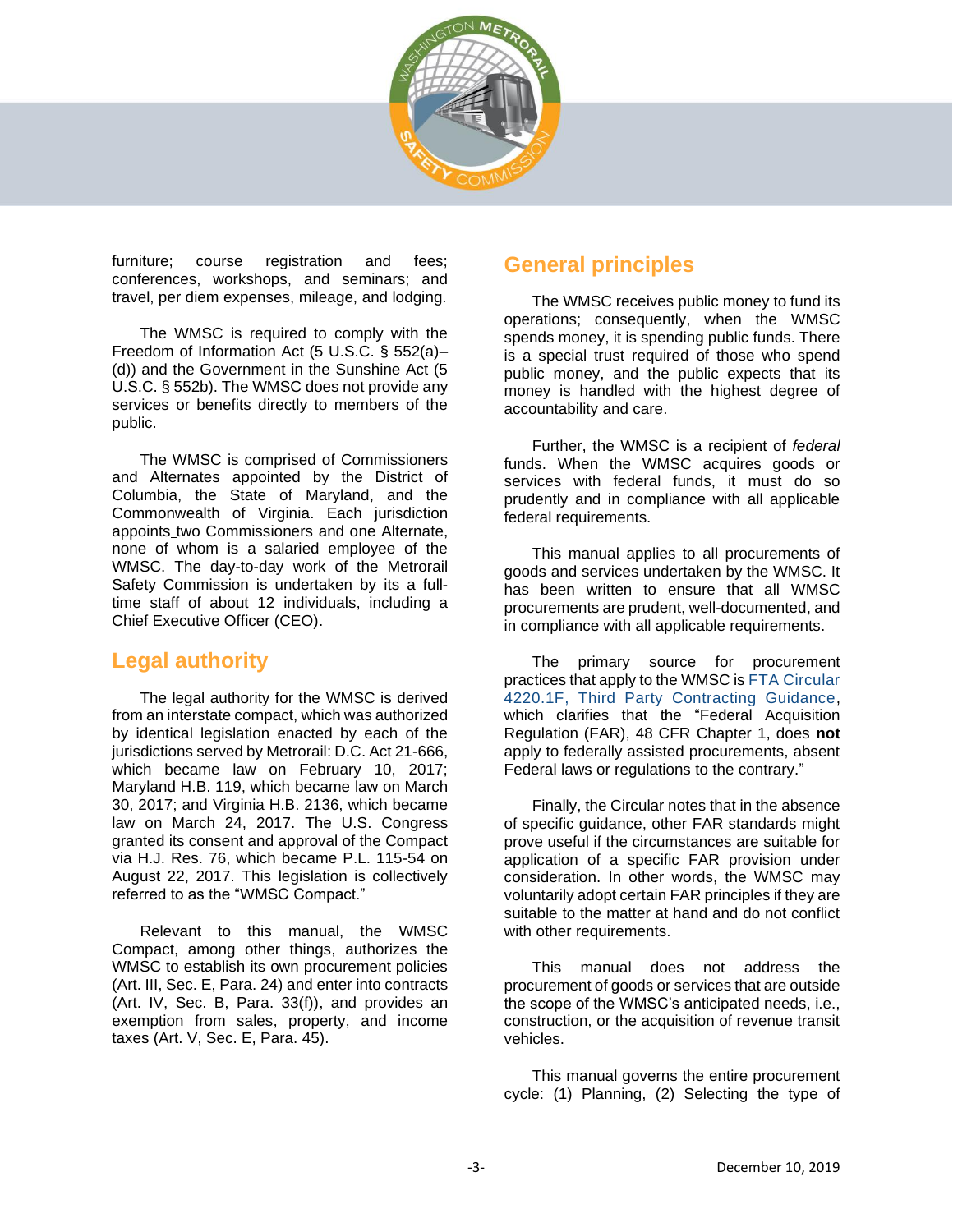

procurement method, (3) Evaluating proposals and award, and (4) Contract administration.

This manual establishes procedures for three types of procurements: Micro-purchases, Small Purchases, and Requests for Proposals (RFPs). The Methods of Procurement section below establishes dollar thresholds and other criteria for choosing the proper procurement method, and procedures for each method appear later in the manual. Additionally, refer to the Universal Requirements and the Definitions sections for requirements and information that apply to all procurements, regardless of anticipated dollar value.

This manual is to be carried out and executed consistent with other policies and resolutions of the WMSC. Should any conflicts arise between this manual and other policies, the WMSC will defer to federal law and guidance from federal agencies, to wit, rules, regulations and circulars from the FTA

#### <span id="page-3-0"></span>**Procurement resources**

Under the authority conferred in the Compact and in accordance with the WMSC's status as a federal grantee, the WMSC adopts the principles and best practices set forth in the following documents and the regulations cited therein, as such documents may be amended from time to time:

- Federal Transit Administration Master Agreement
- FTA C 4220.1F Third Party Contracting Guidance
- FTA Best Practices Procurement & Lessons Learned Manual, 2016 (FTA BPPM)
- Third Party Procurement: Frequently Asked Questions
- FTA Frequently Asked Questions for State Safety Oversight Formula Grant Program

FTA Guide for Procurement System Reviews

## Methods of Procurement

<span id="page-3-1"></span>Depending on the anticipated total dollar value of the procurement, the WMSC follows one of three procurement methods based on defined value thresholds, as described below.

Breaking an antincipated procurement into two or more purchases to reduce the dollar value of each to avoid more competitive procedures is known as a "split procurement." **Split procurements (a.k.a. "split requirements") are prohibited.**

As of June 20, 2018, the threshold for micropurchases under federal financial assistance awards is \$250,000 for all recipients (OMB-18-18, Implementing Statutory Changes to the Micro-Purchase and the Simplified Acquisition Thresholds for Financial Assistance.)

## <span id="page-3-2"></span>**Purchases not exceeding \$10,000: Micro-purchases**

Purchases that do not exceed \$10,000 are known as *micro-purchases*. Micro-purchases require either no competition or minimal competition, depending on the anticipated cost. Micro-purchases must be distributed equitably among qualified suppliers, whether or not any one micro-purchase is subject to competitive selection.

Micro-purchase procedures are not appropriate when:

- There is a possibility that the procurement will exceed the micro-purchase threshold. If there is a chance that the procurement will exceed the micro-purchase threshold, the Small Purchase procedures should be used.
- Purchasing products or services with complex questions to be considered or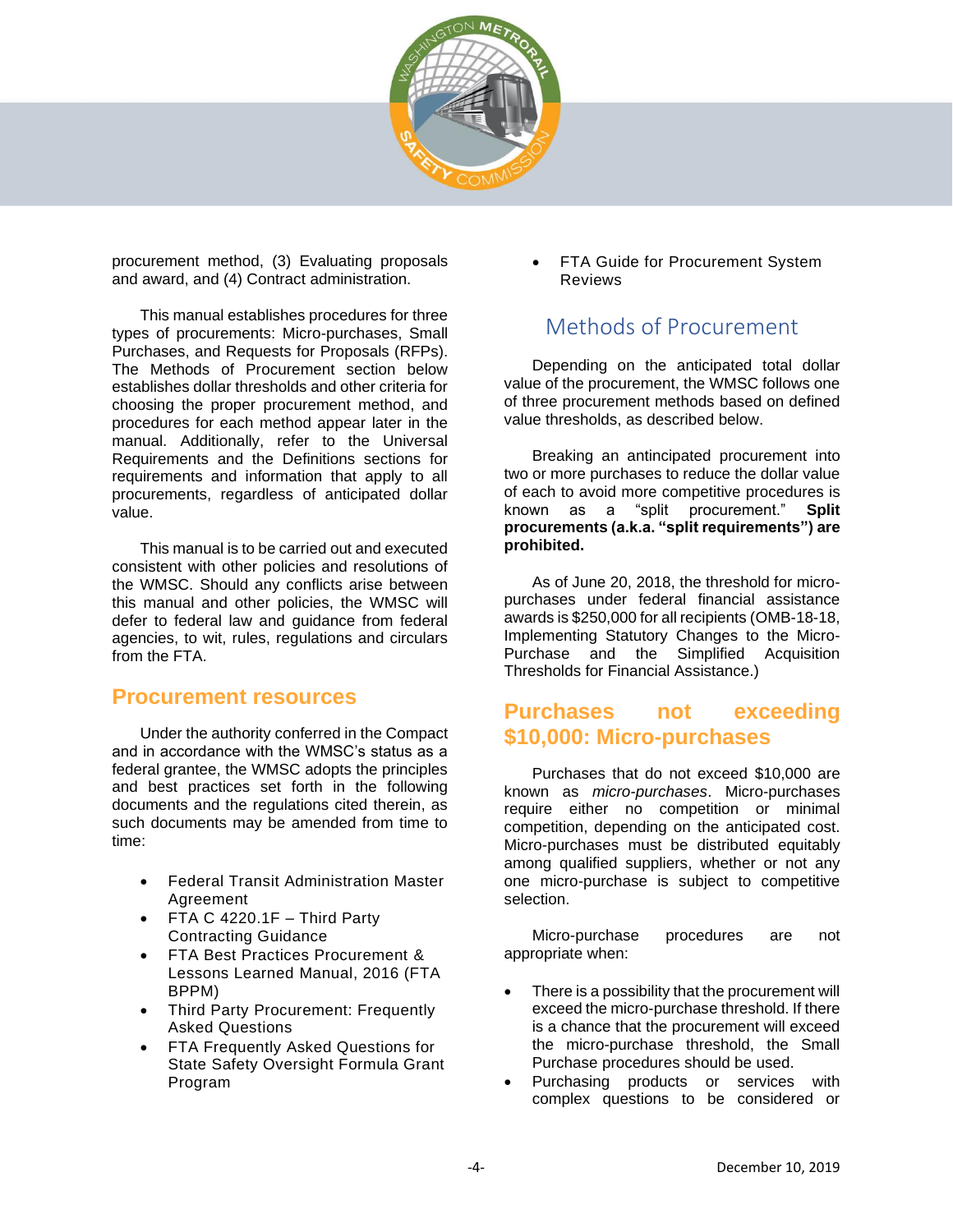

specific contract provisions to be included (*e.g.,* inspection and testing, insurance, patents, price adjustments, etc.).

- Purchasing complex studies or services or other requirements that may require technical evaluation or involved negotiations, and in which award cannot be made confidently on the basis of low price. In these cases, consider refining the requirement or using the RFP process.
- Purchasing consultant services that may require a reasonably complex statement of work or multiple delivery schedules or deliverables.

Micro-purchases must be made using the specific procedures provided in the Micropurchase Procedures section of this manual. Additionally, all the provisions that appear below in the Universal Requirements section also apply.

Typically, micro-purchases are made with a purchase card or through a purchase order.

## <span id="page-4-0"></span>**Purchases exceeding \$10,000, but not exceeding \$250,000: Small Purchases**

If the total anticipated purchase cost is \$10,000 or more and less than \$250,000 a small purchase process must be followed. The small purchase process as described in this manual is sometimes referred to as simplified acquisition procedures.

The WMSC must request quotations from an adequate number of qualified suppliers to ensure competition.

Small purchase procedures are not appropriate when:

There is a possibility that the procurement will exceed the small purchase threshold. If there is a chance that the procurement will exceed

the small purchase threshold, RFP procedures should be used.

- Purchasing products or services with complex questions to be considered or specific contract provisions to be included (*e.g.,* inspection and testing, insurance, patents, price adjustments, etc.).
- Purchasing complex studies or services or other requirements that may require technical evaluation or involved negotiations, and in which award cannot be made confidently on the basis of low price. In these cases, consider refining the requirement or using the RFP process.
- Purchasing consultant services that may require a reasonably complex statement of work or multiple delivery schedules or deliverables.

Small purchases must be made using the specific procedures provided in the Small Purchase Procedures Section. Additionally, all the provisions that appear below in the Universal Requirements section also apply.

Typically, small purchases are made with a purchase order or a formal written contract.

## <span id="page-4-1"></span>**Purchases exceeding \$250,000: Requests for Proposals**

If the total anticipated purchase price exceeds \$250,000, the RFP process is required.

This method allows for the procurement of goods and/or services in which every detail of the work to be done cannot be specified and/or when creativity on the part of the proposer is desired.

RFP procurements must be made using the specific procedures provided in the RFP Procedures Section of this manual. Additionally, all of the provisions that appear below in the Universal Requirements section apply. RFP procurements result in formal written contacts.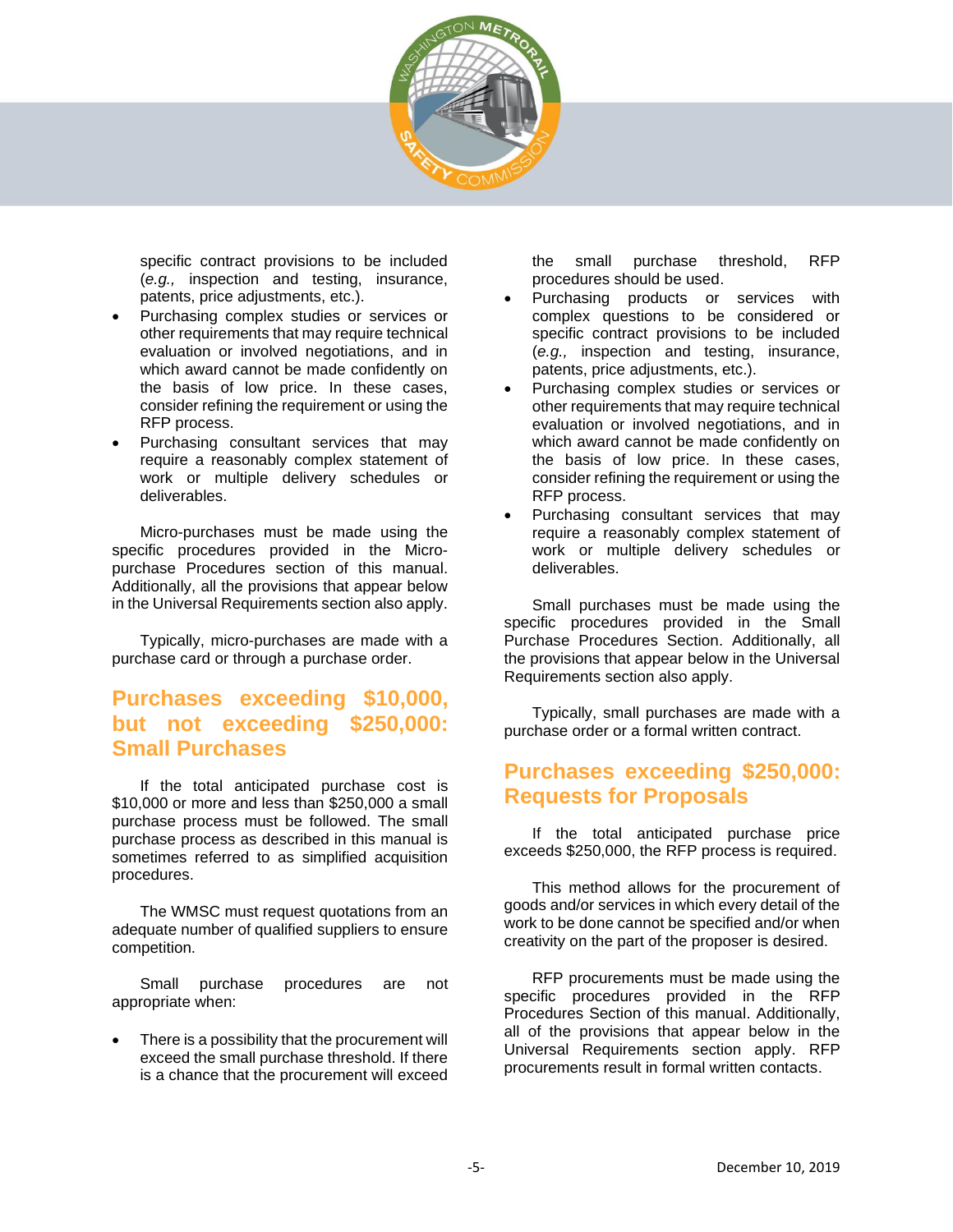

## Important Reminders

## <span id="page-5-1"></span><span id="page-5-0"></span>**Necessary approvals and funds availability**

The CEO serves as the WMSC's Contracting Officer in accordance with FTA BPPM, and as the WMSC's Authorized Individual, and may designate other WMSC employees to serve as Authorized Individuals. The WMSC Contracting Officer must approve the initiation of any procurement described in this manual. No procurement may be awarded involving an annual expenditure of more than \$50,000, unless the it has been approved by the Commissioners.

Required as a condition of an FTA grant agreement, any equipment purchase that has a unit cost exceeding \$5,000 must have prior FTA approval, if federal funds will be used.

When an Authorized Individual or Contracting Officer uses a purchase card, or signs a purchase order or formal written contract, he or she is certifying on behalf of the WMSC that funds are available for the procurement and that the terms are reasonable and acceptable.

A Contracting Officer is the only official authorized to cancel or terminate a contract. Before doing so, the Contracting Officer will consult with the General Counsel, and, reasonable efforts will be made to avoid possible default by the contractor or by the WMSC. If cancellation or termination cannot be avoided, the Contracting Officer and the General Counsel will determine how to proceed so as to minimize adverse financial or other consequences to the WMSC.

## <span id="page-5-2"></span>**Legal effect of quotations and purchase orders**

A quotation is not an offer and cannot be accepted to form a binding contract. Issuing a purchase order in response to a quotation also does not establish a contract. The purchase order is only an offer to the supplier to buy the supplies or services under the order's specified terms and conditions.

A contract is established only when the supplier accepts the WMSC's offer by:

- Signing the purchase order before delivery and returning it to the WMSC (if the nature of the procurement warrants this);
- Furnishing the WMSC with the supplies or services ordered; or,
- Proceeding to carry out the order to the point where substantial performance has occurred.

**Bilateral purchase orders:** When issued to a supplier, a purchase order acts as the WMSC's offer to buy at the prices and under the terms and conditions stated in the purchase order. When received and accepted by the supplier, the purchase order becomes an agreement having the same force and effect as a formal contract.

**Unilateral purchase orders:** When issued to a supplier without requesting that the supplier sign and return a copy, the order is a unilateral (one party) document. A unilateral purchase order is an offer to contract (i.e., to buy at the prices and under the stated terms and conditions). Issuing the order by itself gives no assurance that the supplier will provide the requested delivery or performance, nor does it obligate the supplier to perform.

Only when the supplier accepts the purchase order by performance does the unilateral order become a formal contract. The supplier accepts simply by proceeding to furnish the supplies or services ordered or carrying out the order to the point where substantial performance has occurred.

For some purchases, it is desirable to know immediately whether the supplier has accepted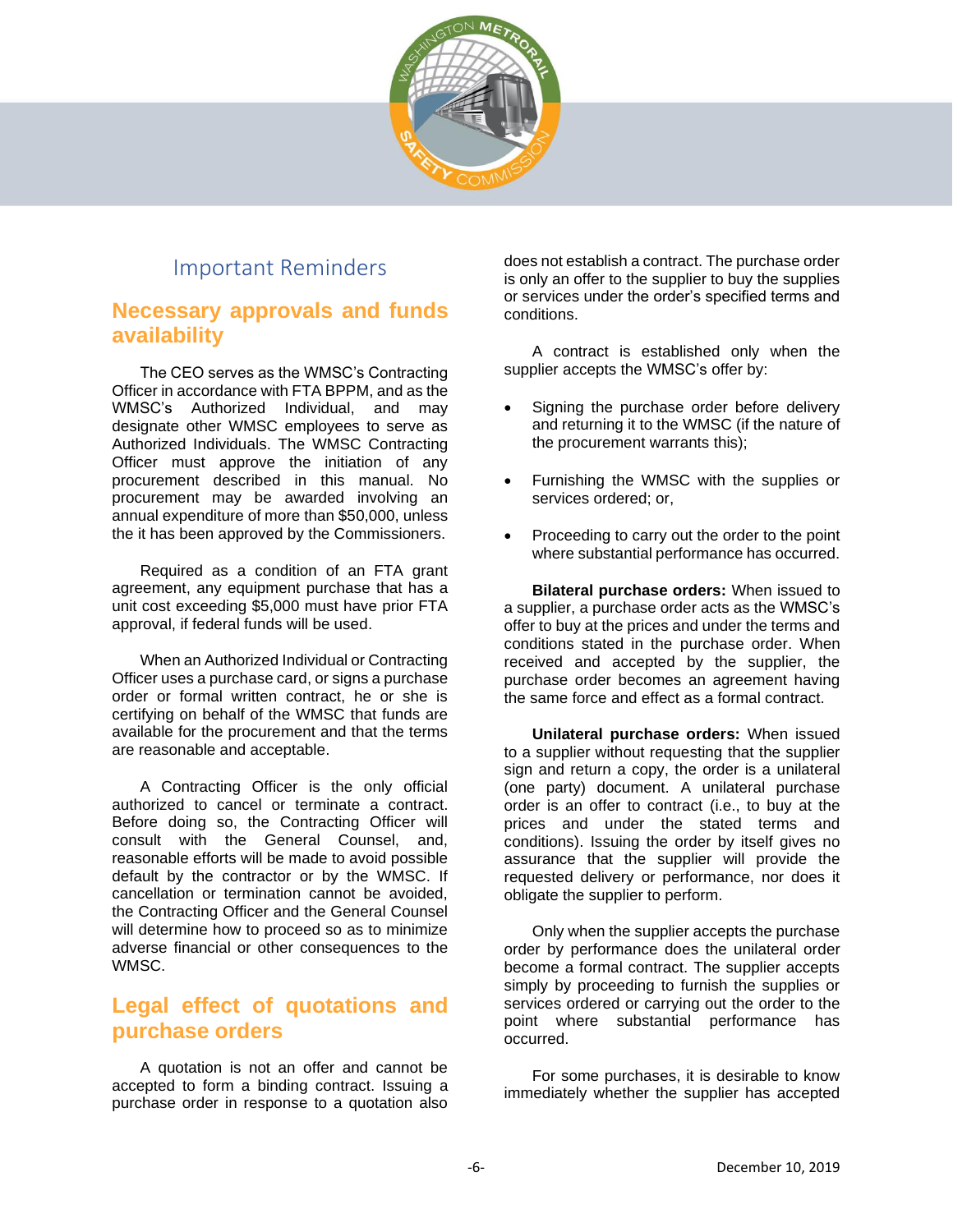

the purchase order. For example, written acceptance may be desirable when the time of delivery or performance is critical, when there have been problems with the supplier in the past, or when the contract is for services. A bilateral (two party) purchase order becomes a formal contract when both parties have signed the order.

## <span id="page-6-0"></span>**Contract administration**

The WMSC ensures that contractors perform in accordance with the terms, conditions, and specifications of their contracts or purchase orders. The WMSC identifies what is needed in the procurement and documents all steps in the process (*e.g.,* solicitation, negotiation, and contract). WMSC staff are encouraged to refer frequently to the contract during the life of the contract to ensure that the contractor is complying with all requirements.

Contract administration starts with the procurement. It is important to ensure that all pertinent information required in the contract is included in the solicitation. Any terms negotiated during an RFP process must also be included in the contract. Be vigilant for any suppliergenerated changes that may not have been in the original solicitation and determine whether such proposed changes should be addressed throuogh renegotiation or amendment of the contract.

## <span id="page-6-1"></span>**Procurement files**

The WMSC must maintain files on all procurement actions, sufficiently detailed to sustain an audit of the procurement, to clearly document what goods or services were purchased and the associated costs. The files must document compliance with the requirements contained in this manual. For specifiv advice about creating an appropriate procurement files see page [29.](#page-28-0)

The WMSC must retain its procurement records in accordance with records retention

schedule set forth in the WMSC Internal Controls Manual.

## <span id="page-6-2"></span>**Standards of conduct**

No WMSC employee, officer, agent, Commissioner or Alternate Commissioner, or his or her immediate family member, partner, or organization that employs or is about to employ any of the foregoing individuals may participate in the selection, award, or administration of a contract if a conflict of interest, real or apparent, would be involved. Such a conflict would arise when any of those individuals previously listed has a financial or other interest in the firm selected for award.

No WMSC employee, officer, agent, Commissioner or Alternate Commissioner may solicit or accept gifts, gratuities, favors, or any other thing of more than nominal intrinsic monetary value from contractors, potential contractors, or parties to subcontracts. Meals paid for by a third party are considered gifts, gratuities, or favors.

WMSC employees, officers, agents, Commissioners and Alternate Commissioners must appropriately safeguard all proprietary and source selection information associated with procurement activities.

Any WMSC employee, officer, agent, or employee who violates the standards set forth in this code of conduct shall be subject to disciplinary action or sanctions imposed by the Commissioners or CEO, as applicable, up to and including termination of employment, appointment or contract with the WMSC.

## <span id="page-6-3"></span>**Avoidance of waste**

The WMSC actively avoids the purchase of unnecessary goods and services, including duplicative items and quantities or options that it does not intend to use or whose use is unlikely.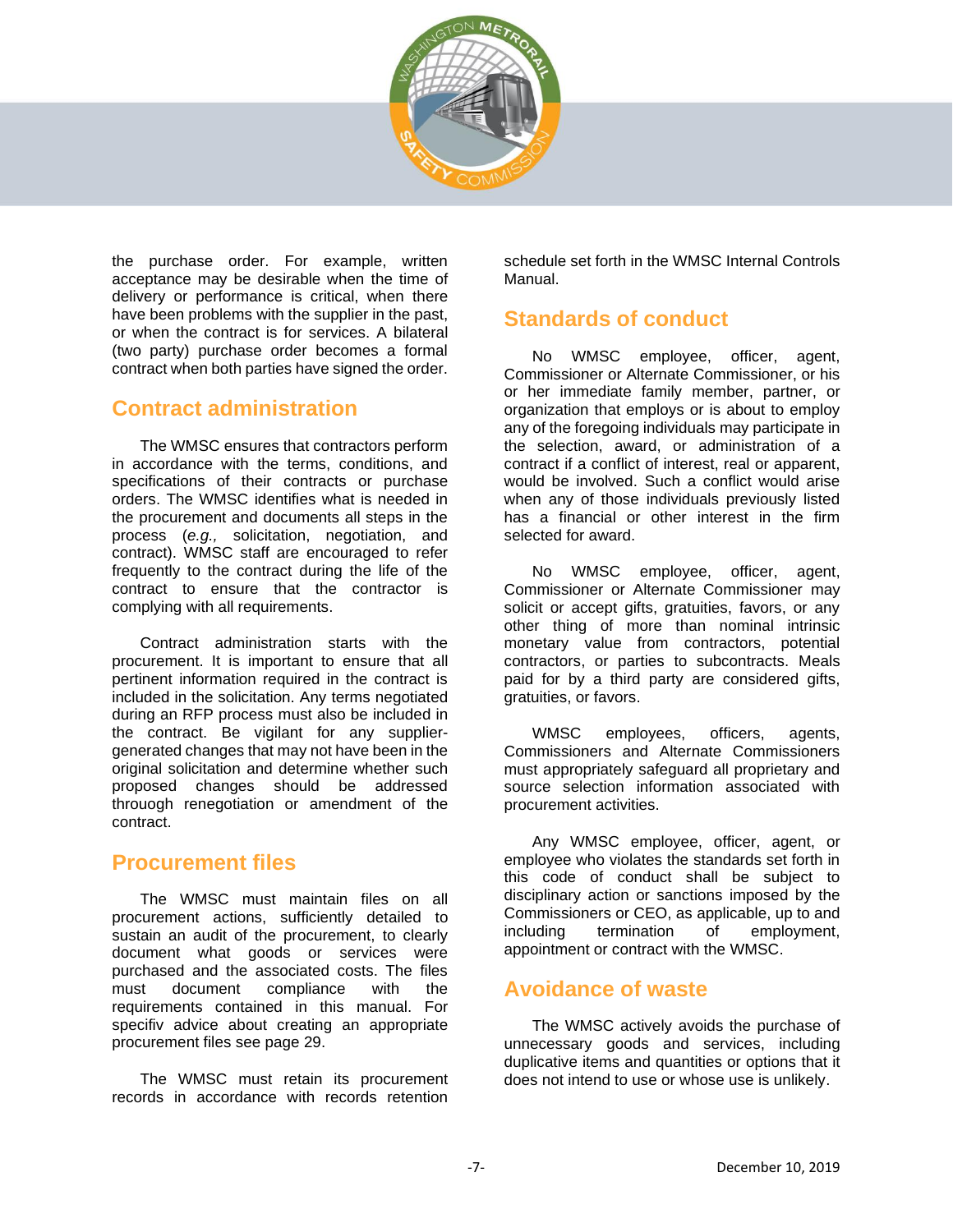

## <span id="page-7-0"></span>**Use of federal supply schedules and cooperative agreements**

Entities such as the WMSC are authorized limited use of federal supply schedules. Specifically, 40 U.S.C. § 502(c)(1) permits the WMSC to acquire information technology of various types through GSA's Cooperative Purchasing Program, Federal Supply Schedule 70. Further, 40 U.S.C. § 502(d) permits the WMSC to use federal supply schedules in conjunction with Presidentially declared major disaster and associated recovery.

2 CFR Part 200 permits the WMSC to enter into State and local intergovernmental agreements for procurements of property or services. This permits, for example, the WMSC to participate in the Metropolitan Washington Council of Governments Cooperative Procurement Program.

#### <span id="page-7-1"></span>**Sole source procurements**

When the WMSC requires supplies or services available from only one responsible source, and no other supplies or services will satisfy its requirements, the WMSC may make a sole source award. If the WMSC requires an existing contractor to make a change to its contract that is beyond the scope of that contract, this change constitutes a sole source award that must be justified.

Occasionally, there exists only one source of goods or services sought to be procured; or, following the solicitation of quotations or offers, competition is inadequate; or, the nature of the relationship with a particular contractor is one involving special confidentiality, or fiduciary, advisory services. In such cases, selection of a contractor, without competition, may be in the best fiscal and organizational interests of the WMSC.

Prior to award of a contract without competition, if federal funding is involved, the WMSC may be required to coordinate the award with the FTA. Also, any non-competitive contractor selection involving a contract to be funded, in whole or in part, by federal funding requires a cost analysis.

The WMSC may authorize a purchase based on a non-competitive contractor selection process, upon a written determination that at least one of the following circumstances exists:

- The goods or services are only available from a single source;
- Required compatibility of equipment, accessories, software, or replacement parts can only be met by one source;
- One contract service provider possesses unique qualifications, of a nature and to such an extent that no other contractor can be found who can perform or provide the services that are the subject of the contract;
- Time is of the essence, and circumstances will not permit a delay resulting from a competitive selection process; or,
- The proposed contract is for: the management of retirement funds, legal services, witness and other services associated with litigation or regulatory proceedings, and the like.

## <span id="page-7-2"></span>**DBE requirements**

Disadvantaged Business Enterprise (DBE) provisions apply to federally assisted contracts; consequentially, the WMSC makes efforts to purchase from, or otherwise use, DBE firms. Under the provisions in its DBE Program, the WMSC adheres to DBE requirements that include:

#### Three-year goal setting

The WMSC establishes an overall goal for DBE participation and submits its goal and goalsetting methodology to the FTA for review every three years. The goal flows from an assessment of the anticipated contracting opportunities during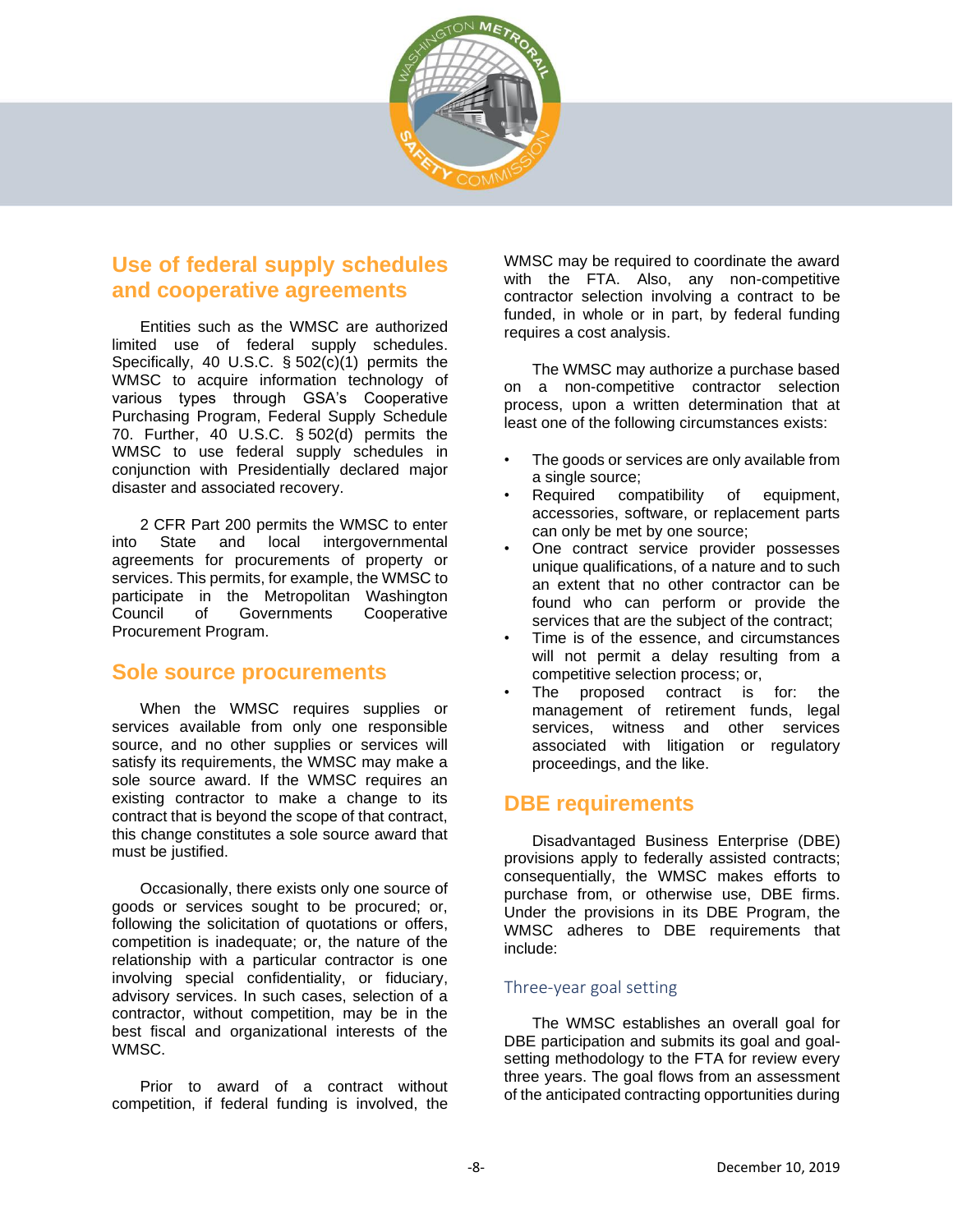

the period and an assessment of the availability of DBE firms to fulfill those anticipated requirements. The WMSC's current goal and methodology are available [here](http://wmsc.gov/dbe-program) on the WMSC's public web site.

#### DBE Contract Clauses

All solicitations must contain the appropriate federal clauses. These clauses contain provisions related to DBE requirements, and they must be included whether there is a specific DBE goal or not. A summary of required federal clauses is attached to this manual as Appendix A.

## <span id="page-8-0"></span>**Universal requirements**

The following requirements appear in FTA Circular FTA C 4220.1F. Each requirement is preceded by the requirement number used during Procurement System Reviews, and each is followed by a citation or citations to the requirement in the circular (or in some cases to the applicable regulation) in square brackets. The following list omits requirements contained in the Circular that do not apply to WMSC procurements.

#### 1 Written Standards of Conduct [III.1.a. – c.]

Comply with all applicable standards of conduct restricting the solicitation or acceptance of gifts, gratuities, favors, or anything of monetary value from contractors or potential contractors. The WMSC's written standards of conduct appear on page [7](#page-6-2) in this manual.

#### 2 Third Party Contracting Capacity [III.3.]

The WMSC has systems in place to ensure that its contractors comply with the terms, conditions, and specifications of their contracts or purchase orders as well as applicable federal, state, and local requirements.

#### 3 Written Protest Procedures [VII.1.a., b.]

The WMSC's written protest procedures appear elsewhere in this manual. See page [30.](#page-29-0)

#### 4 Prequalification System [VI.1.c.]

The WMSC has elected not to institute a prequalification system for proposers.

#### 5 System for Ensuring Most Efficient and Economic Purchase [IV.1.b., c., e.]

WMSC staff carefully review each proposed procurement to ensure that only necessary and non-duplicative goods and services are procured in the most efficient and economical manner. The WMSC carefully evaluates lease versus purchase decisions and makes the most economical procurement choices.

#### 6 Procurement Policies and Procedures [III. 3.a.]

This manual serves as the WMSC's written procurement policies and procedures.

#### 7 Independent Cost Estimate [2 CFR §200.323; 2 CFR §200.324]

The WMSC buyer must make an Independent Cost Estimate for any procurement before receiving any quotations or proposals. This estimate is an essential component of a subsequent, required price or cost analysis.

#### 9 Unreasonable Qualification Requirements  $[V1.2.a(4)(a)]$

The WMSC shall not restrict competition by imposing unreasonable requirements on potential suppliers for them to qualify to do business with the WMSC.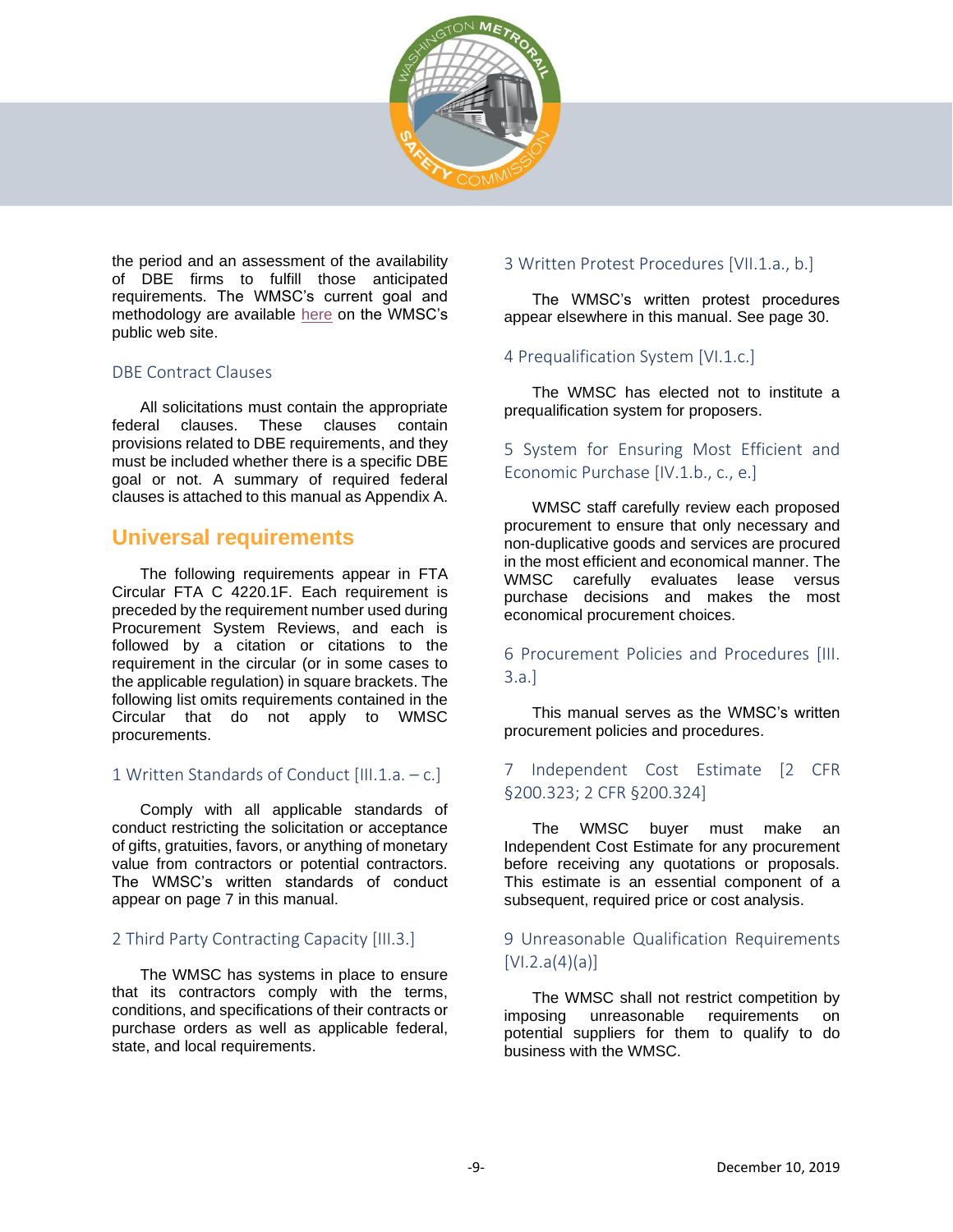

#### 10 Unnecessary Experience and Excessive Bonding [VI.2.a.(4)(b) and (e); BPPM 8.2]

The WMSC shall not restrict competition by imposing unreasonable requirements on potential suppliers for them to qualify to do business with the WMSC.

The WMSC does not impose bonding requirements on its contractors.

#### 11 Organizational Conflict of Interest  $[V1.2.a.(4)(h)]$

The WMSC is prohibited from engaging in practices that result in the following organizational conflicts of interest:

- Lack of impartiality or impaired objectivity (when the contractor is unable, or potentially unable, to provide impartial and objective assistance or advice due to other activities, relationships, contracts, or circumstances).
- Unequal access to information (when the contractor has an unfair competitive advantage due to access to nonpublic information obtained during the performance of an earlier contract).
- Biased ground rules (during the conduct of an earlier procurement the contractor has established the ground rules for a future procurement by developing specifications, evaluation factors, or similar documents).

The WMSC is required to analyze each planned acquisition to identify and evaluate potential organizational conflicts of interest as early in the acquisition process as possible, and avoid, neutralize, or mitigate potential conflicts before contract award.

#### 12 Arbitrary Action [VI.2.a.(4)(j)]

The WMSC is prohibited from unduly restricting competition by taking any arbitrary action during the procurement process.

#### 13 Brand Name Restrictions [VI.2.a.(3), (4)(f)]

The WMSC is prohibited from unduly restricting competition by specifying only a "brand name" product without allowing offers of "an equal" product, or allowing "an equal" product without listing the salient characteristics that the "equal" product must meet to be acceptable for award.

#### 16 Written Procurement Selection Procedures [III.3.a.]

The WMSC has established written procurement procedures. The following standards apply to solicitations:

- Technical requirements must be clear and accurate.
- Specifications and descriptions must not contain features that unduly restrict competition. Specifications that use exclusionary or discriminatory specifications are prohibited.
- A description may include minimum quality requirements, essential characteristics, and required standards.
- Technical requirements should be described in terms of functions to be performed or performance required, including the range of acceptable characteristics or minimum acceptable standards.
- When it is impractical or uneconomical to write a clear and accurate description of the technical requirements of the property or services to be acquired, a "brand name or equal" description may be used to define the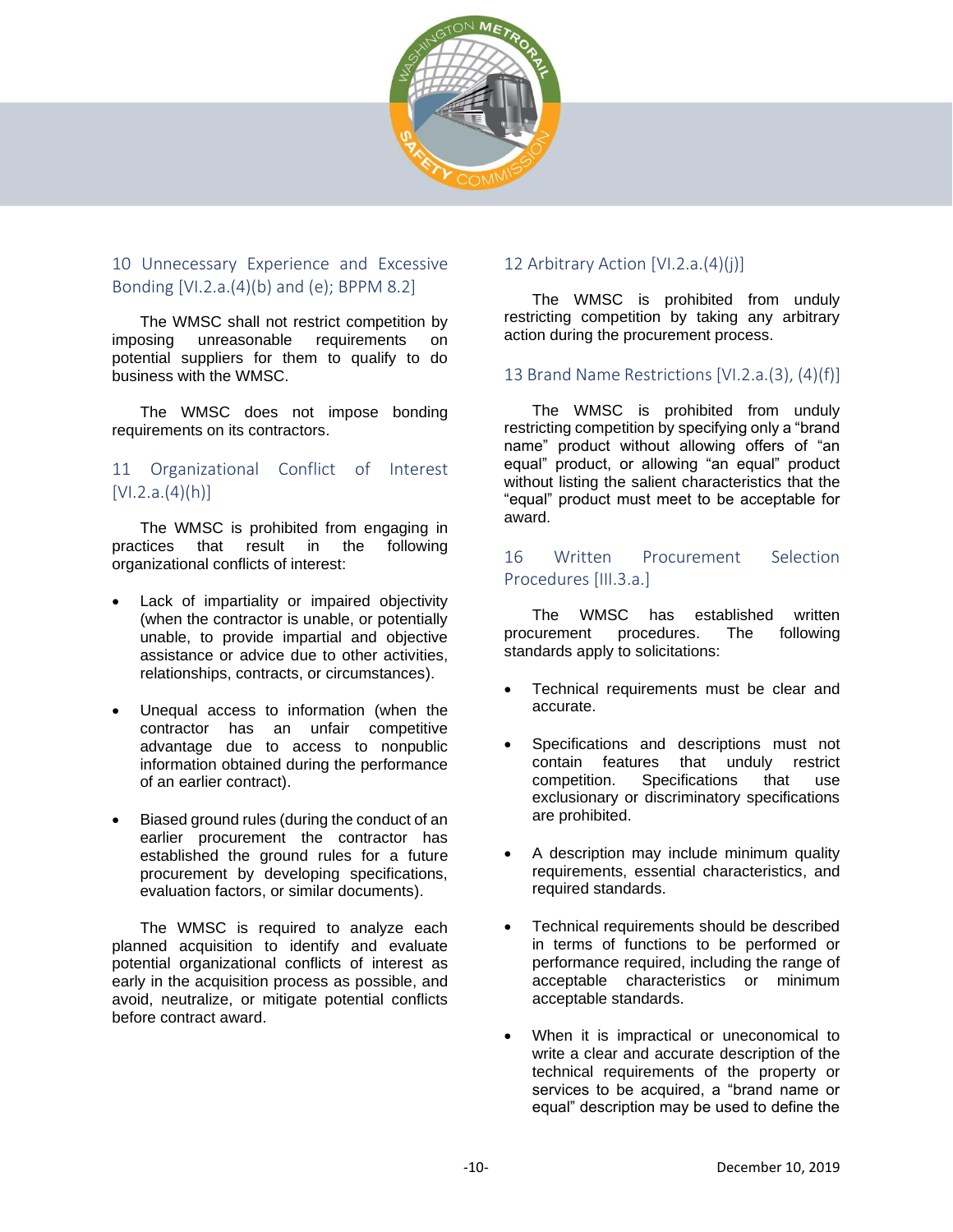

performance or other salient characteristics of the property or services sought. The specific features or salient characteristics of the named brand which must be met by offerors of "an equal" proposal must be clearly stated.

Further, the WMSC's procurement policies address:

Necessity. The WMSC Contracting Officer shall contract only for the WMSC's current and reasonably expected needs and may not add quantities or options to contracts solely to permit assignment to another party at a later date. The WMSC Contracting Officer shall not approve the purchase of unnecessary property or services (including duplicative items and quantities or options that the WMSC does not intend to use or whose use is unlikely). However, if the quantity of property or services the WMSC requires changes due to circumstances or honest mistakes, the WMSC may assign its unneeded contract authority to another entity that wishes to acquire the property or services. That said, the WMSC may take advantage of joint procurements to obtain advantages unavailable for smaller procurements, and it may utilize state or local purchasing schedules or contracts.

Lease versus Purchase. To obtain the best value, the WMSC shall review lease versus purchase alternatives for acquiring property and, if necessary, conduct an analysis to determine the more economical alternative. The WMSC may lease eligible property when leasing is more cost effective than ownership.

Metric Usage. The WMSC prefers to use the metric system of measurement to the extent practical and economically feasible.

Environmental and Energy Efficiency Preferences. To the extent practicable, the WMSC prefers products and services that conserve natural resources, protect the environment, and are energy efficient.

Finally, the WMSC's procurement procedures also address the following matters:

Procurement Methods. The specific procurement methods that may be used are discussed beginning on page [4](#page-3-1) of this manual.

Legal Restrictions. The WMSC must comply with all applicable federal, state, and local restrictions on WMSC acquisitions.

Third-Party Contract Provisions. The specific third-party contract provisions required for each third-party contract including any flow-down requirements third-party subcontractors

Sources. The WMSC may acquire goods and services though several available sources; the most common source used by the WMSC is the open market. Other sources include WMSC employees (for services), joint procurements, state or federal purchasing schedules, and, in certain cases, existing contracts.

Resolution of Third-Party Contracting Issues. See page [30](#page-29-0) of this manual for the WMSC's procedures for resolving protests, changes and modifications, disputes, and claims and litigation.

#### 17 Solicitation Prequalification Criteria  $[V1.1.c.(1) - (3)]$

The WMSC does not engage in procurements that involve qualification periods or prequalification lists.

#### <span id="page-10-0"></span>18 Award to Responsible Contractors [VI, 8.  $b.1$

The WMSC will make contract awards only to "responsible" contractors possessing the ability, willingness, and integrity to perform successfully under the terms and conditions of the contract. The prospective contractor must demonstrate affirmatively that it qualifies as "responsible" under the standards of 49 U.S.C. Section 5325(j),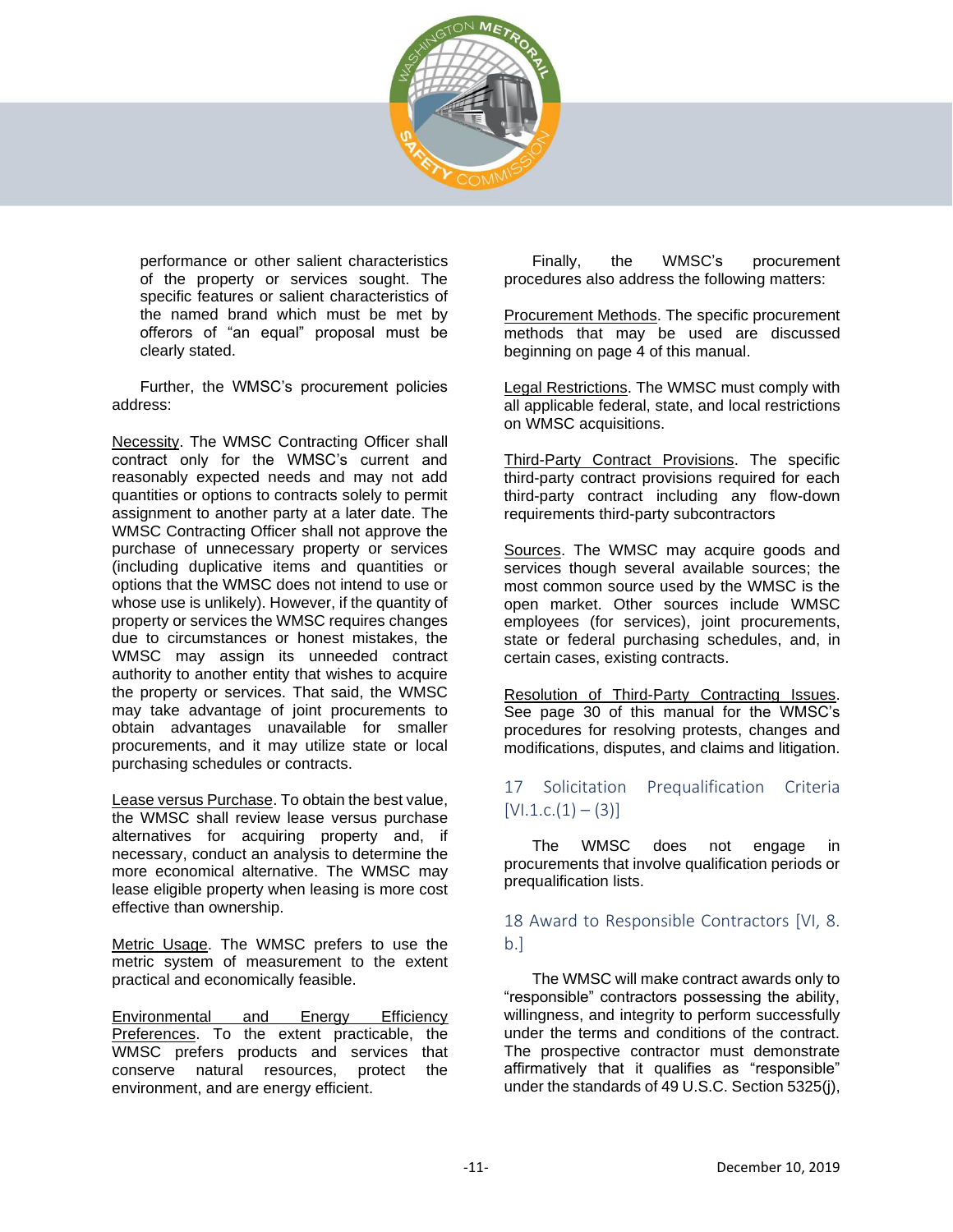

and that any proposed subcontractors also qualify as "responsible."

A "responsible" contractor must at a minimum:

- Have a satisfactory record of integrity and business ethics, in compliance with 49 U.S.C. Section 5325(j)(2)(A);
- Be neither debarred nor suspended from Federal programs under 2 CFR Parts 180 and 1200, or under 48 CFR Chapter 1, Part 9.4;
- Be in compliance with 2 CFR part 200's affirmative action and FTA's Disadvantaged Business Enterprise requirements;
- Be in compliance with the public policies of the Federal Government, as required by 49 U.S.C. Section 5325(j)(2)(B);
- Have the necessary organization, experience, accounting, and operational controls, and technical skills, or the ability to obtain them, in compliance with 49 U.S.C. Section 5325(j)(2)(D);
- Be in compliance with applicable licensing and tax laws and regulations;
- Have, or can obtain, sufficient financial resources to perform the contract, as required by 49 U.S.C. Section 5325(j)(2)(D);
- Have, or can obtain, the necessary production, construction, and technical equipment and facilities;
- Be able to comply with the required delivery or performance schedule;
- Be able to provide evidence of satisfactory current performance and satisfactory past performance;
- Have key personnel, a parent firm, or key subcontractors with adequate resources, experience, and past performance;
- Have past experience carrying out similar work with particular attention to management approach, staffing, timeliness, technical success, budgetary controls, and other specialized considerations as required; and
- Have past Deficiencies, if any, that were beyond the control of the offeror, or for which the offeror has taken appropriate corrective action.

#### 19 Sound and Complete Agreement  $[IV.2.b.(6)2; IV.2.b.(6)4]$

All contracts issued by the WMSC are required to include provisions adequate to form a sound and complete agreement. Contracts exceeding \$10,000 must include termination for cause and termination for convenience provisions. Contracts exceeding \$100,000 must include administrative, contractual, or legal remedies for violations or breach of the contract by the third-party contractor.

#### 20 No Splitting [Micro-purchase]  $[V1.3.a.(2)(b)]$

"Split procurement" or "split requirement" means breaking down an anticipated procurement into two or more purchases to reduce the dollar value of each to avoid more competitive procedures Split procurements (a.k.a. "split requirements") are prohibited. A buyer may not divide or reduce the size of its procurement merely to come within the threshold of a lower category of procurement.

#### 21 Fair and Reasonable Price Determination [Micro-purchase] [VI.3.a.(2)(c)]

The only FTA-required documentation for micro-purchases is a determination that the price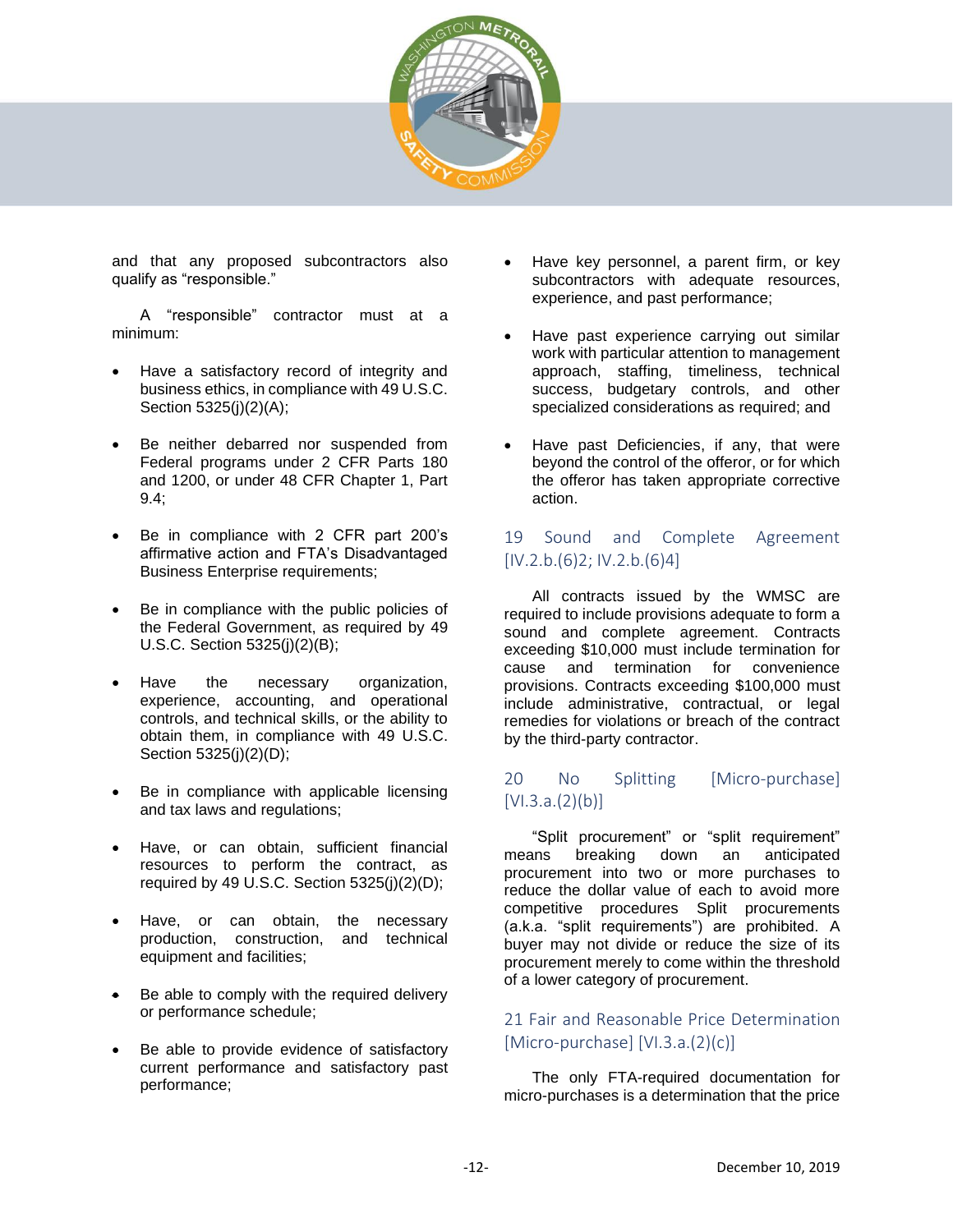

is fair and reasonable and a description of how this determination was made.

#### 23 Price Quotations [Simplified Acquisition Purchase] [VI.3.b.(2)(a)]

The WMSC must obtain price or rate quotations from an adequate number of qualified sources for each procurement, as appropriate to the category of procurement.

#### 24 Clear, Accurate, and Complete Specification  $[III.3.a.(1)(a),(b),(d);$  VI.2.a.;  $V1.3.c.(2)(c)$ ]

Each solicitation issued and contract awarded by the WMSC must provide a clear and accurate description of the technical requirements of the goods or services to be procured. The description may not contain features that unduly restrict competition; rather, a complete, adequate, and realistic specification or purchase description will be made available so that potentially suppliers can properly respond.

Whenever possible, WMSC procurement documents will describe technical requirements in terms of functions to be performed or the level or type of performance required, including the range of acceptable characteristics or minimum acceptable standards.

#### 25 Adequate Competition – Two or More Competitors [Sealed Bid] [VI.3.c(1)(b);  $V1.3.d.(2)(c)$

Whenever feasible, the WMSC seeks to foster competition, defined as two or more proposals, in the procurement process.

#### 26 Firm Fixed Price [Sealed Bid] [VI.3.c.(1)(c)]

The WMSC may elect to conduct a procurement through the solicitation of sealed bids.

#### 27 Selection on Price [Sealed Bid]  $[V1.3.c.(1)(d)]$

The selection of the successful bidder may be made based on price and those price-related factors included in the solicitation.

#### 28 Discussions Unnecessary [Sealed Bid]  $[V1.3.c.(1)(e)]$

No discussion with bidders is necessary when using this method.

#### 29 Advertised/Publicized [Sealed Bid]  $[V1.3.c.(2)(a)]$

The WMSC will solicit sealted bids via public advertisement.

#### 30 Adequate Number of Sources Solicited [Sealed Bid] [VI.3.c.(2)(b)]

Sealed bids must be solicited from an adequate number of known and qualified sources/suppliers, as appropriate to the category of procurement being conducted.

#### 31 Sufficient Bid Time [Sealed Bid]  $[V1.3.c.(2)(d)]$

The WMSC must provide bidders adequate time to prepare bids prior to the date set for opening the bids.

#### 32 Bid Opening [Sealed Bid] [VI.3.c.(2)(e)]

All bids must be publicly opened at the time and place prescribed in the invitation for bids.

#### 33-34 Responsiveness [Sealed Bid]  $[V1.3.c.(2)(f)]$

In a sealed bid procurement, the WMSC must offer a firm fixed-price contract award in writing to the lowest responsive and responsible bidder.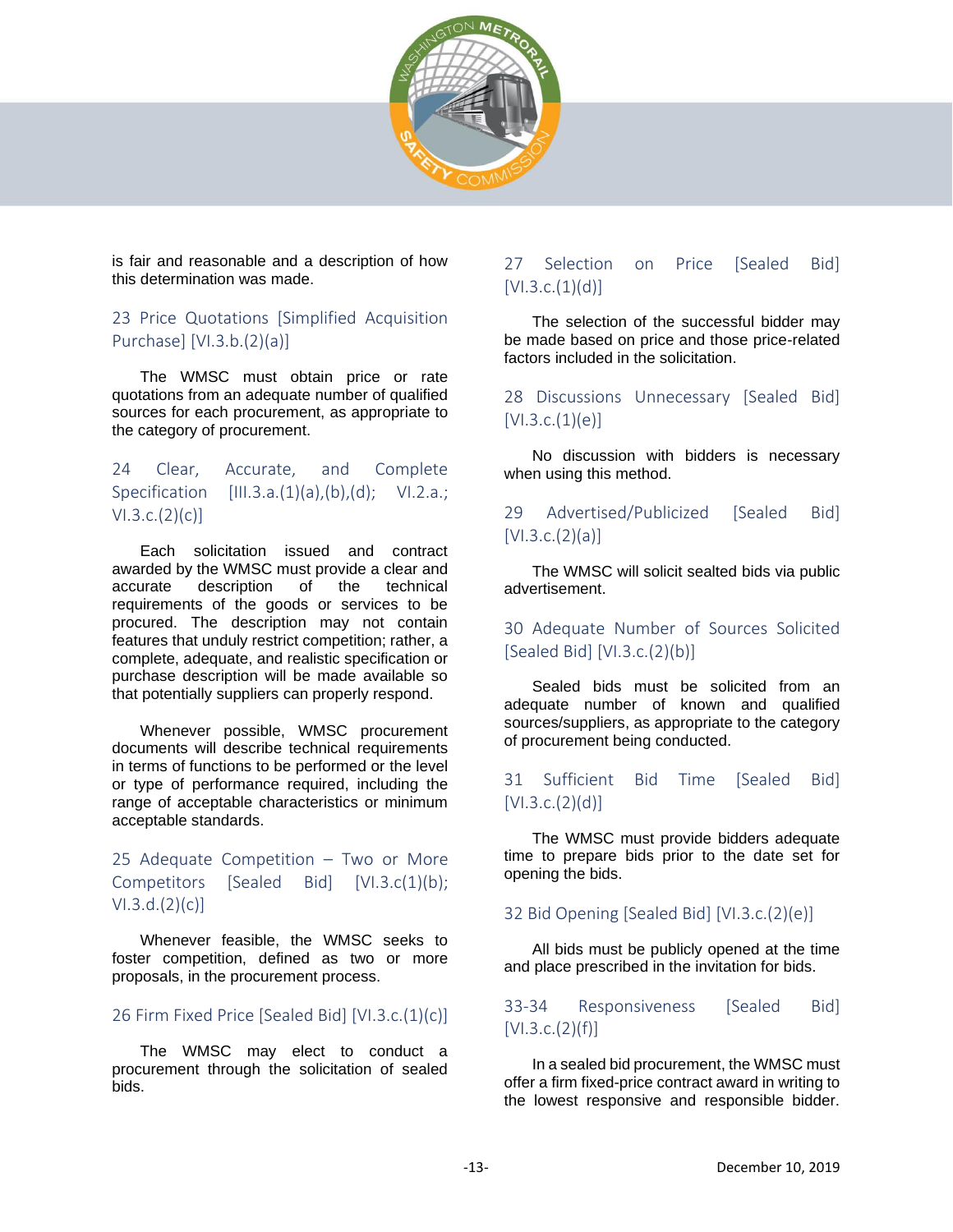

When specified in bidding documents, factors such as discounts, transportation costs, and life cycle costs would be considered in determining which bid is lowest. Payment discounts will only be used to determine the low bid when prior experience indicates that such discounts are usually taken advantage of.

#### 35 Rejecting Bids [Sealed Bid] [VI.3.c.(2)(g)]

The WMSC may reject any or all bids if there is a sound, documented business reason for doing so.

#### 36 Evaluation [RFP] [VI.3.d.(2)(b), (d)]

When using the RFP process, all evaluation factors will be identified in the procurement documents along with their relative importance. The WMSC has a method in place for conducting technical evaluations of the proposals received and for selecting awardees.

#### 37 Price and Other Factors [RFP] [VI.3.d.(2)(e)]

When using the RFP process, award will be made to the responsible firm whose proposal provides the best value to the WMSC.

#### 38 Sole Source if Other Award is Infeasible [Other Than Full and Open Competition]  $[V1.3.i.(1)(a)-(c),(e)]$

Sole source procurement may be used only when award is infeasible under competitive procedures and at least one of the following circumstances applies:

- When the supplies or services are available from only one responsible source, and no other type of supplies or services will satisfy the WMSC's requirements; or
- When the WMSC's need for the goods or services is of such unusual and compelling

urgency that the WMSC would be seriously injured unless permitted to limit the number of sources; or

- When the public exigency or emergency for the requirement will not permit a delay resulting from a competitive solicitation; or
- The FTA authorizes noncompetitive negotiations; or,
- After solicitation of several sources, competition is determined inadequate.

#### 39 Cost Analysis Required [Sole Source] [VI.6.a.]

A cost analysis is necessary when adequate price competition is lacking and for sole source procurements, including those resulting from contract modifications or change orders.

#### 40 Evaluation of Options [IV.1.d.; VI.7.b.(1);  $V.7.a.(1)(c)1]$

Options may be included in contracts to assure the future availability of goods or services. An option is a unilateral right in a contract by which, for a specified time, the WMSC may elect to purchase additional equipment, goods, or services called for by the contract, or may elect to extend the term of the contract.

In awarding the basic contract the WMSC shall evaluate offers for any option quantities or periods contained in a solicitation when it has been determined prior to soliciting offers that the WMSC is likely to exercise the options. When options have not been evaluated as part of the award, the exercise of such options is considered a sole source procurement.

#### 41 Cost or Price Analysis [2 CFR §200.323]

The WMSC is required to perform a cost or price analysis in connection with every procurement action in excess of the Simplified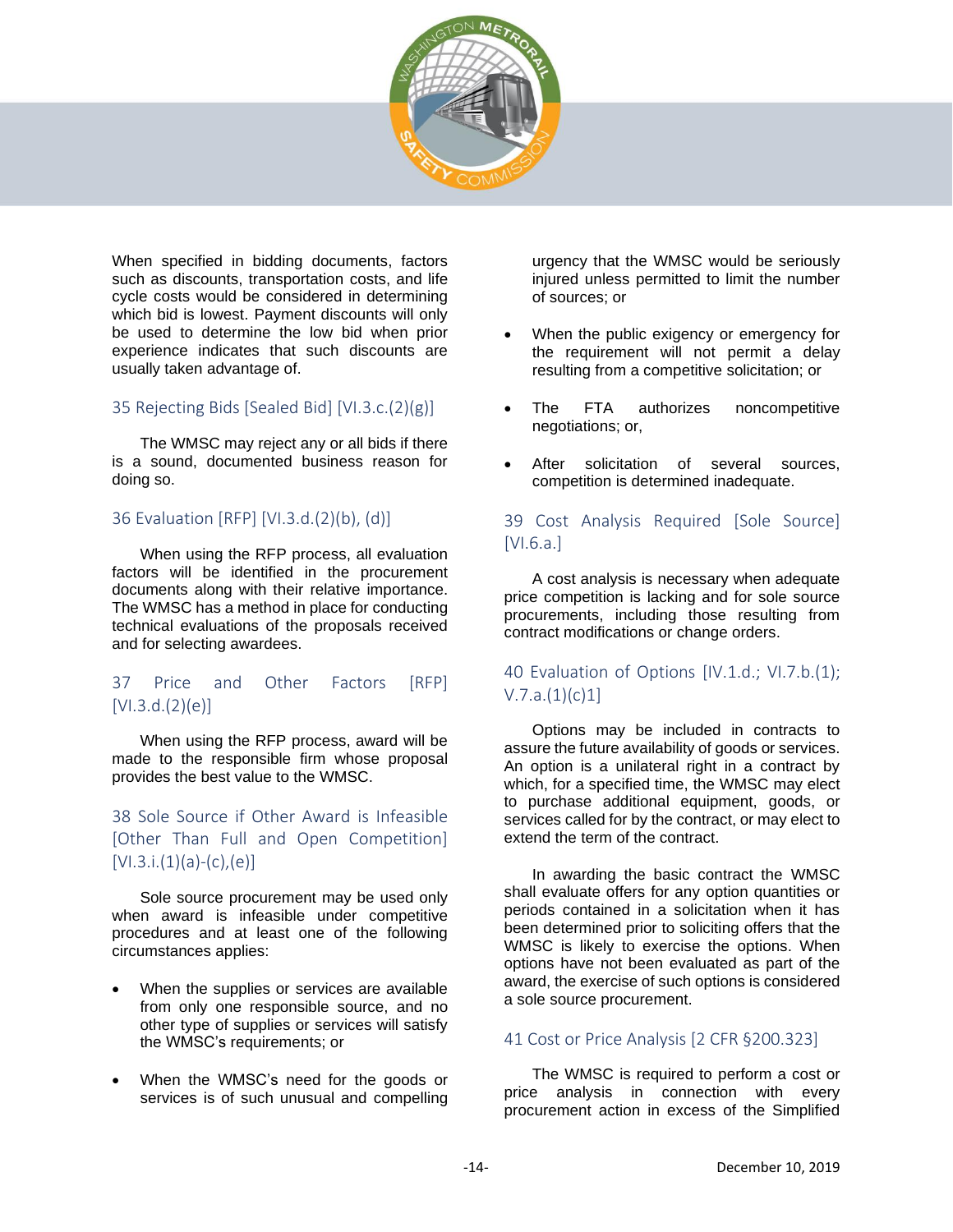

Acquisition Threshold, including contract modifications. The method and degree of analysis is dependent on the facts surrounding a particular procurement situation. A cost analysis must be performed:

- When the offeror is required to submit the elements (i.e., labor hours, overhead, materials, etc.) of the estimated cost, (e.g., under professional consulting and architectural and engineering services contracts, etc.);
- When adequate price competition is lacking, unless price reasonableness can be established based on a catalog or market price of a commercial product sold in substantial quantities to the general public;
- When adequate price competition is lacking. unless price reasonableness can be established based on prices set by law or regulation; and,
- For sole source procurements, including those arising from contract modifications or change orders, unless price reasonableness can be established on the basis of: (1) a catalog or market price of a commercial product sold in substantial quantities to the general public, or (2) prices set by law or regulation.

A price analysis may be used in all other instances to determine the reasonableness of the proposed contract price. The WMSC will negotiate profit as a separate element of the price for each contract in which there is no price competition and in all cases where cost analysis is performed.

To establish a fair and reasonable profit, consideration will be given to: (1) the complexity of the work to be performed, (2) the risk being borne by the contractor, (3) the contractor's investment, (4) the amount of subcontracting, (5) the quality of its record of past performance, and (6) industry profit rates in the surrounding geographical area for similar work.

#### 42 Written Record of Procurement History  $[III.3.d.]$

The WMSC is required to maintain written records detailing the history of each procurement, as follows:

- Procurement Method: The rationale for the method of procurement, including a sole source justification for any acquisition that does not qualify as competitive;
- Contract Type: The reasons for selecting the contract type (fixed price, cost reimbursement, etc.);
- Contractor Selection: The reasons for contractor selection or rejection, including a written responsibility determination for the successful contractor; and
- Cost or price: The justification for the contract cost or price.

The extent of documentation should be reasonable. Documents included in a procurement history should be commensurate with the size and complexity of the procurement itself. These written records will vary greatly for different procurements. For example, a receipt or bill accompanying a \$100 credit card purchase might contain all of the required information to support that procurement. Procurements that are more substantial may require extensive documentation.

#### 43 Exercise of Options  $[V.7.a.(1)(a) - (c)]$

Options may be included in contracts to assure the future availability of goods or services. An option is a unilateral right in a contract by which, for a specified time, the WMSC may elect to purchase additional equipment, goods, or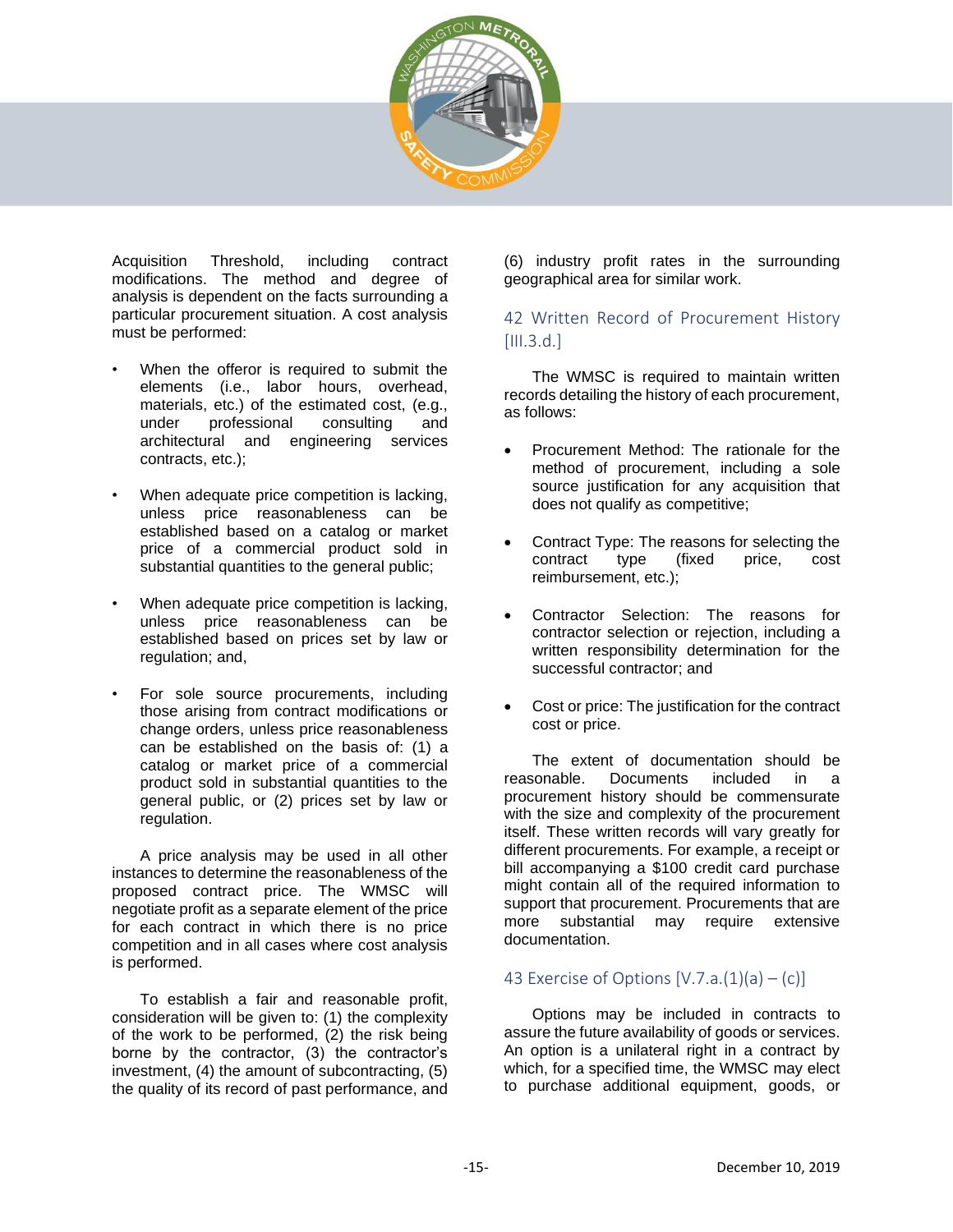

services called for by the contract, or may elect to extend the term of the contract.

The WMSC must ensure that the exercise of an option is in accordance with the terms and conditions of the option stated in the initial contract awarded.

An option may not be exercised (in a "piggybacking" scenario) unless the WMSC has determined that the option price is better than prices available in the market or that the option is the more advantageous offer at the time the option is exercised. Note, this requirement to conduct a market analysis of prices, and determine that the option prices are still the best obtainable prices, does not apply when the WMSC is exercising an option on a contract that it has itself awarded.

Exercising an option after a lower price has been negotiated constitutes a sole source procurement.

#### 44 Out of Scope Changes [VI.3.i.(1)(b)]

A contract change that is not within the scope of the original contract is considered a sole source procurement.

#### 45 Advance Payments [IV.2.b.(5)(b)]

Advance payments are payments made to a contractor before the contractor incurs costs in the performance of the contract. FTA funds may not be used to make payments to a third-party contractor before the contractor has incurred the costs for which the payments would be attributable.

If contemplation is given to using FTA or local share funds to support advance payments, FTA Regional Office concurrence must be sought. That said, FTA concurrence is required only when advance payment or payments customarily required in the marketplace exceed \$100,000. Advance payments falling into this category

would include such things as utility services, and subscriptions to newspapers and magazines.

#### 46 Progress Payments [IV.2.b.(5)(c)]

Progress payments are payments for costs incurred by the contractor in the performance of the contract before the contract work has been completed. FTA funds may be used to support progress payments if the WMSC obtains adequate security for those payments and has sufficient documentation to substantiate the work performed for which payment is requested.

Although progress payments for construction contracts may be made on a percentage of completion basis, this payment method may not be used in non-construction contracts. Note, the WMSC does not award construction contacts.

#### 47 Time and Materials Contracts  $[V1.2.c.(2)(c)]$

The WMSC will employ time and materials contracts only in extraordinary emergency circumstances. Time and material type contracts may only be used when: (1) the WMSC has determined that no other type of contract is suitable, and (2) the contract specifies a ceiling price that the contractor shall not exceed except at its own risk.

#### 49 Liquidated Damages Provisions  $[IV.2.b.(6)(b)1]$

The WMSC may use liquidated damages if the WMSC reasonably expects to suffer damages through delayed contract completion and the extent or amount of such damages would be difficult or impossible to determine. The rate and measurement period must be specified in the third-party contract and may not be excessive. The assessment for damages is usually established at a specific rate per day for each day beyond the contract's delivery date or performance period, but a measurement period other than a day may be established if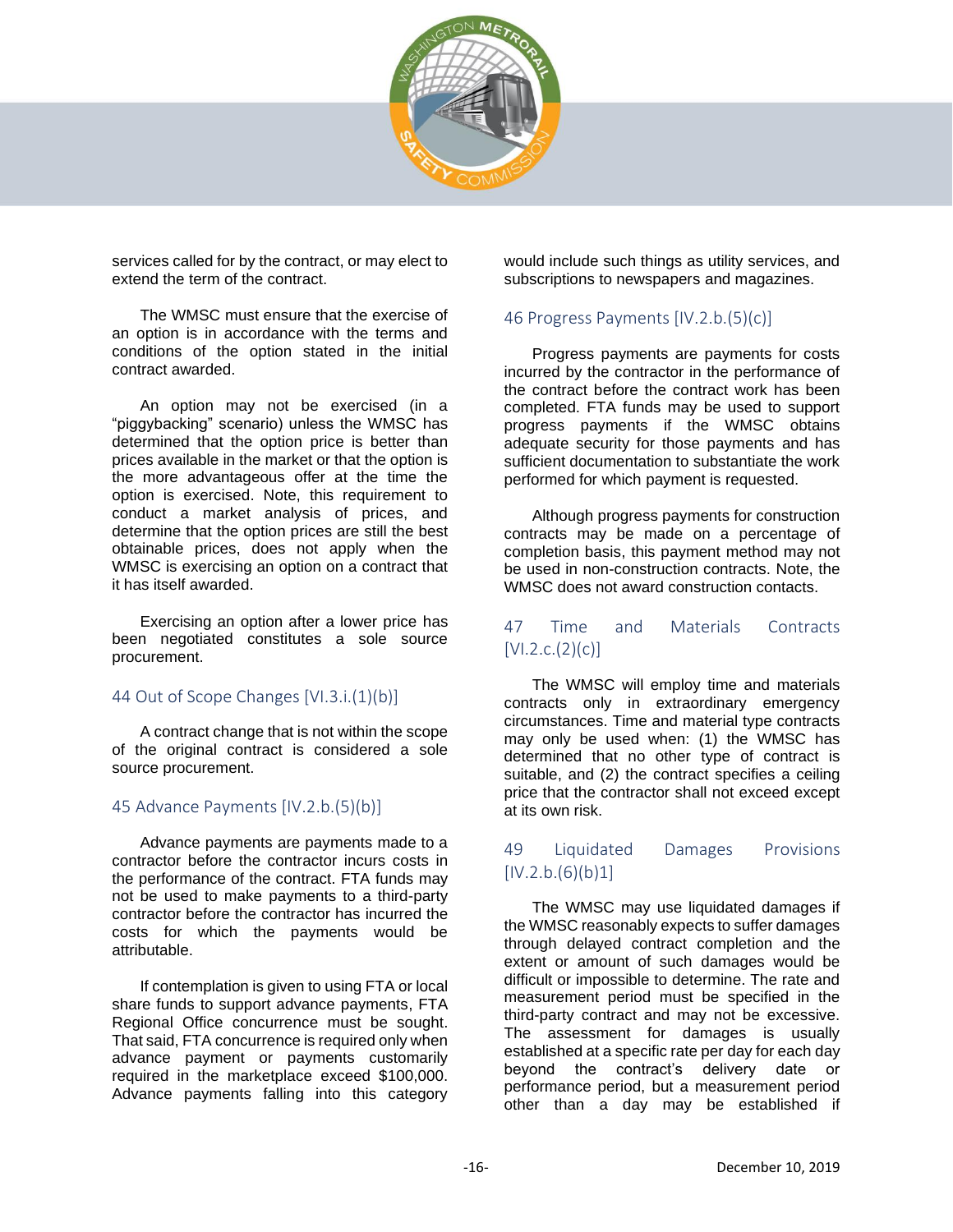

appropriate. Any liquidated damages recovered shall be credited to the project account involved unless the FTA permits otherwise.

#### 50 Piggybacking [V.7.a.(2)]

The WMSC may assign its contractual rights to purchase goods and services to other recipients if the original contract contains an appropriate assignability clause that provides for the assignment of all or a portion of the specified deliverables as originally advertised, competed, evaluated, and awarded, or other appropriate assignment provisions. Some refer to this process as "piggybacking."

If the goods or services were solicited, competed, and awarded through the use of an indefinite-delivery-indefinite-quantity (IDIQ) contract, then both the solicitation and contract award must contain both a minimum and maximum quantity that represent the reasonably foreseeable needs of the party(s) to the solicitation and contract.

If the WMSC obtains contractual rights through assignment, it may exercise them after first determining that the contract price remains fair and reasonable, and all federal requirements have been addressed in the contract's clauses. A second price analysis is not required if a price analysis was originally performed. However, a determination is required that the contract price or prices originally established remain fair and reasonable.

#### 56 Required Federal Clauses [IV.2.]

Before FTA assistance may be used to support an acquisition, all applicable Federal requirements must be fulfilled.

Appendix A to this manual contains a summary of the contract clauses required to be included in contracts for goods and services to which Federal assistance requirements apply. Appendix A is adapted from AFTA Circular

4220.1F, Appendix D. Instructions for these clauses and suggested clause language may be found in the BPPM.

## <span id="page-16-0"></span>**Definitions**

"Authorized individual" means a WMSC employee who has been granted authority to buy supplies and services using proper contracting procedures.

"Architectural and engineering (A&E) services" means professional services of an architectural or engineering nature, as defined by state law, if applicable, that are required to be performed or approved by a person licensed, registered, or certified to provide such services associated with research, planning, development, design, construction, alteration, or repair of real property.

"Best and Final Offer" (BAFO) means a firm's final offer following the WMSC's conclusion of negotiations with firms that had previously been determined to be in the competitive range. A call for BAFOs is made in writing and provides notice to the offerors that negotiations are concluded, that offerors have an opportunity to submit their BAFOs, establishes a common date and time for vendors to submit written BAFOs, and advises offerors that the WMSC will select the source presenting the best BAFO that is most advantageous to the WMSC, based only on price and the other factors included in the solicitation.

"Best value" means the expected outcome of an acquisition that, in the WMSC's estimation, provides the greatest overall benefit in response to the requirement.

"Brand Name" means the name of a product or service that is limited to the product or service produced or controlled by one private entity or by a closed group of private entities. Brand names may include trademarks, manufacturer names, or model names or numbers that are associated with only one manufacturer.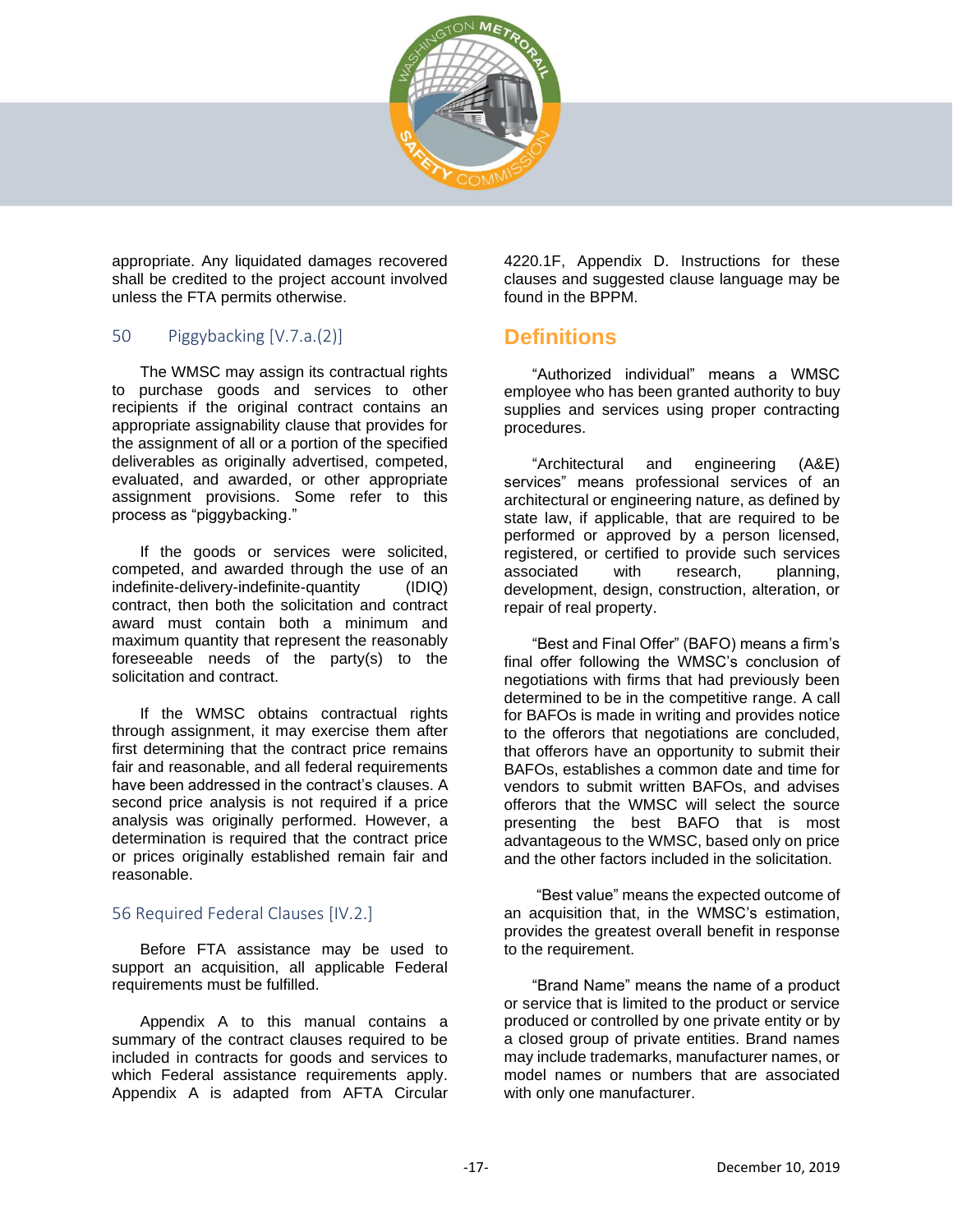

"Cardinal Change" means a major deviation from the original purpose or method of the work. or a revision of contract work so extensive that the contractor would be required to perform very different work from that described in the original contract.

"Catalog price" means a price included in a catalog, price list, schedule, or other form that is regularly maintained by the manufacturer or vendor, is either published or otherwise available for inspection by customers, and states prices at which sales are currently, or were last, made to a significant number of buyers constituting the general public.

"Clarifications" means limited exchanges, between the WMSC and offerors, that may occur when award without discussions is contemplated. If the solicitation provides for award without conducting discussions, offerors may be given the opportunity to clarify certain aspects of their proposals (e.g., the relevance of an offeror's past performance information and adverse past performance information to which the offeror has not previously had an opportunity to respond) or to resolve minor or clerical errors.

"Commercial item" means any item, other than real property, that is of a type customarily used by the general public and which has been sold, leased, or licensed to the general public or which has been offered for sale, lease, or license to the general public. This includes installation services, maintenance services, repair services, training services, and other services if such services are procured for the support of a commercial item and the potential source provides similar services to the general public.

"Competitive quotation" means an informal, adequate solicitation to at least two known suppliers of goods or services to confirm specifications, terms, and pricing for a specific purchase requirement.

"Cost analysis" is the element-by-element examination of the estimated or actual cost of

contract performance to determine the probable cost to the vendor. The goal is to form an opinion on whether the proposed costs are in line with what reasonably economical and efficient performance should cost. Some of the cost elements examined for necessity and reasonableness are materials costs, labor costs, equipment, overhead, and profit. The end result of a cost analysis supporting a particular purchase or contract must be a determination that the price is "fair and reasonable."

"Competitive range" means the range of proposals that the Source Selection Chair has identified as the most highly rated, unless the range is further reduced for purposes of efficiency (provided that the solicitation notifies offerors that the competitive range might be limited for purposes of efficiency). The competitive range is determined based on the ratings of each proposal against the solicitation's evaluation factors. Significant weaknesses, deficiencies, and other aspects of proposals remaining in the competitive range must be made known to and discussed with each offeror still being considered for award. At the time that the competitive range is determined, all offerors who have been eliminated from the competitive range must be provided with written notice that they have been eliminated from further consideration for award.

"Day," unless otherwise specified, means calendar day.

"Disadvantaged Business Enterprise" or "DBE" means a for-profit small business that has been certified as having: (1) at least 51 percent ownership by one or more individuals who are socially or economically disadvantaged or, in the case of a corporation, in which 51 percent of the stock is owned by one or more such individuals; and, (2) its management and daily operations controlled by one or more of the socially and economically disadvantaged individuals who own it.

"Discussions" are negotiations that occur after establishment of the competitive range that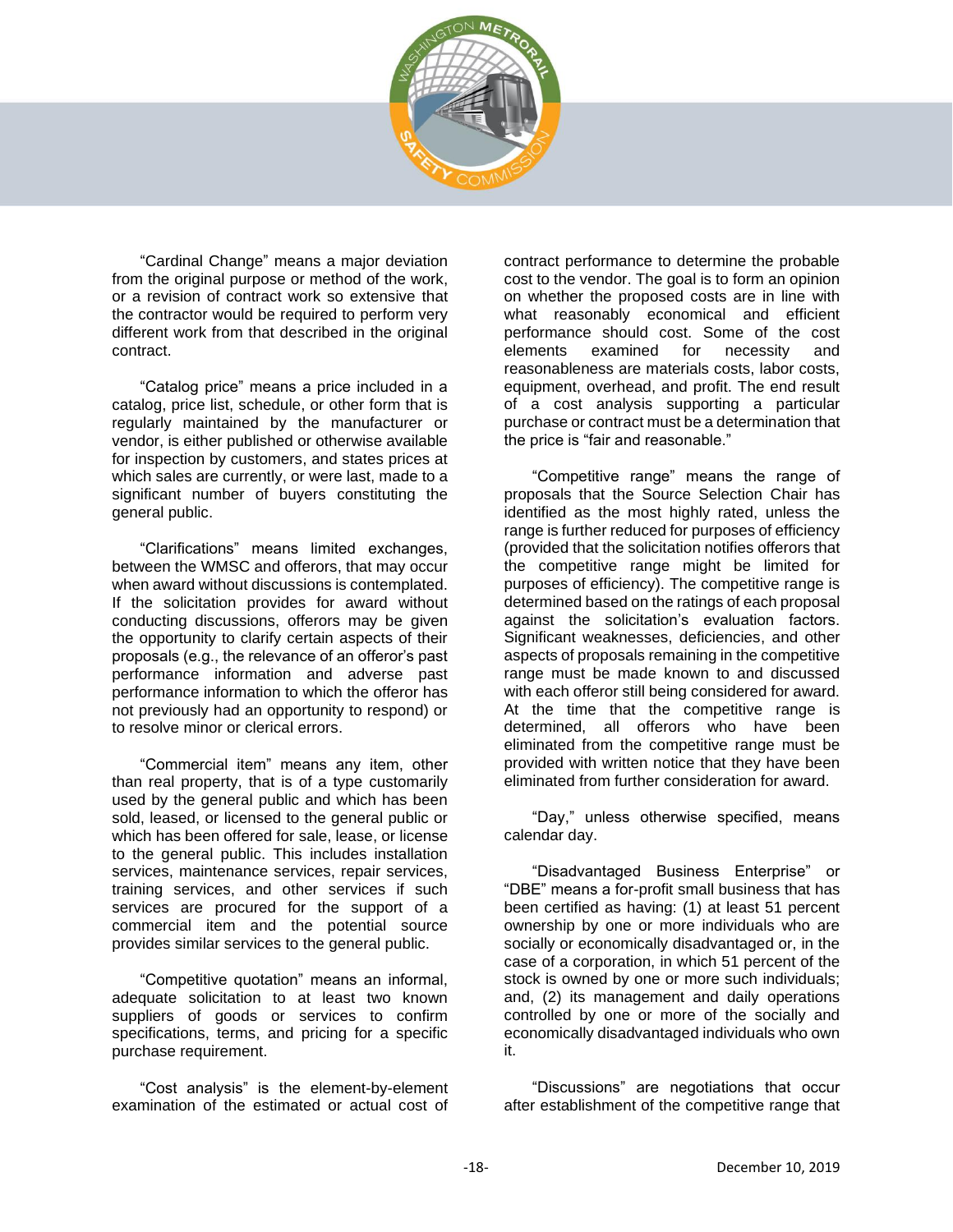

may, at the subrecipient's discretion, result in the offeror being allowed to revise its proposal.

"Dispute" is a disagreement between the WMSC and a contractor over the payment of money, the adjustment or interpretation of contract terms, any claims arising out of or relating to any aspect of any decision to deny, suspend, or cancel, terminate or not renew, any contract.

"Evaluation criteria" means the factors that will be considered in evaluating offeror responses to the solicitation's stated requirements. These must be clearly identified and describe how the offerors' responses will be evaluated.

"Fair and reasonable" means the price that a prudent businessperson would pay for an item or service under competitive market conditions, given a reasonable knowledge of the marketplace. A "fair and reasonable" pricing determination must be made during every procurement prior to award.

"Formal solicitation" refers to the structured process of seeking proposals from suppliers to provide a solution to a problem or other desired outcome. Proposals are publicly advertised, evaluated, negotiated, and awarded based on price as well as other weighted factors. All solicitations shall identify all requirements that offerors must fulfill and all other factors to be used in evaluating bids or proposals.

"Full and open competition" means that all responsible sources are permitted to compete.

"Goods" means all material, equipment, supplies, printing, as well as, information technology hardware and software.

"Independent Cost Estimate (ICE)" means an estimate of the anticipated cost or price to be paid for an item, service, or project that is developed by an entity or entities not associated with the item, service, or project to be procured. To be considered "independent," the estimate cannot be developed by any potential source, supplier, or provider of the item, service, or project. However, it is acceptable to have an "independent" third party develop the estimate for the purchasing activity if that party has no interest in bidding or offering on the procurement. For more complex procurements, the Independent Cost Estimate represents the documented result of a practical and unbiased analysis, assessment, and quantification of all costs and risks associated with a procurement. The Independent cost Estimate must be based upon the procurement's technical specifications, and it serves as an essential tool for conducting the subsequent required cost or price analysis.

"Informal solicitation" refers to the micropurchase method of requesting supplier quotations using methods that differ significantly from the solicitation of proposals for more complex goods or services using the RFP process.

"Interested party" means, for the purpose of filing a protest, an actual or prospective bidder or offeror whose direct economic interest would be affected by the award of a contract or by the failure to award a contract.

"Liquidated Damages" are authorized when the WMSC reasonably expects to suffer damages through delayed contract completion, or if weight requirements are exceeded, and the extent or amount of such damages are uncertain and would be difficult or impossible to determine. The rate and measurement standards must be calculated to reasonably reflect the WMSC's costs should the standards not be met, and must be specified in the solicitation and contract. The procurement file should include a record of the calculation and rationale for the amount of damages established.

"Market prices" means current prices that are established in the course of ordinary trade between buyers and sellers free to bargain and that can be substantiated through competition or from sources independent of the offerors.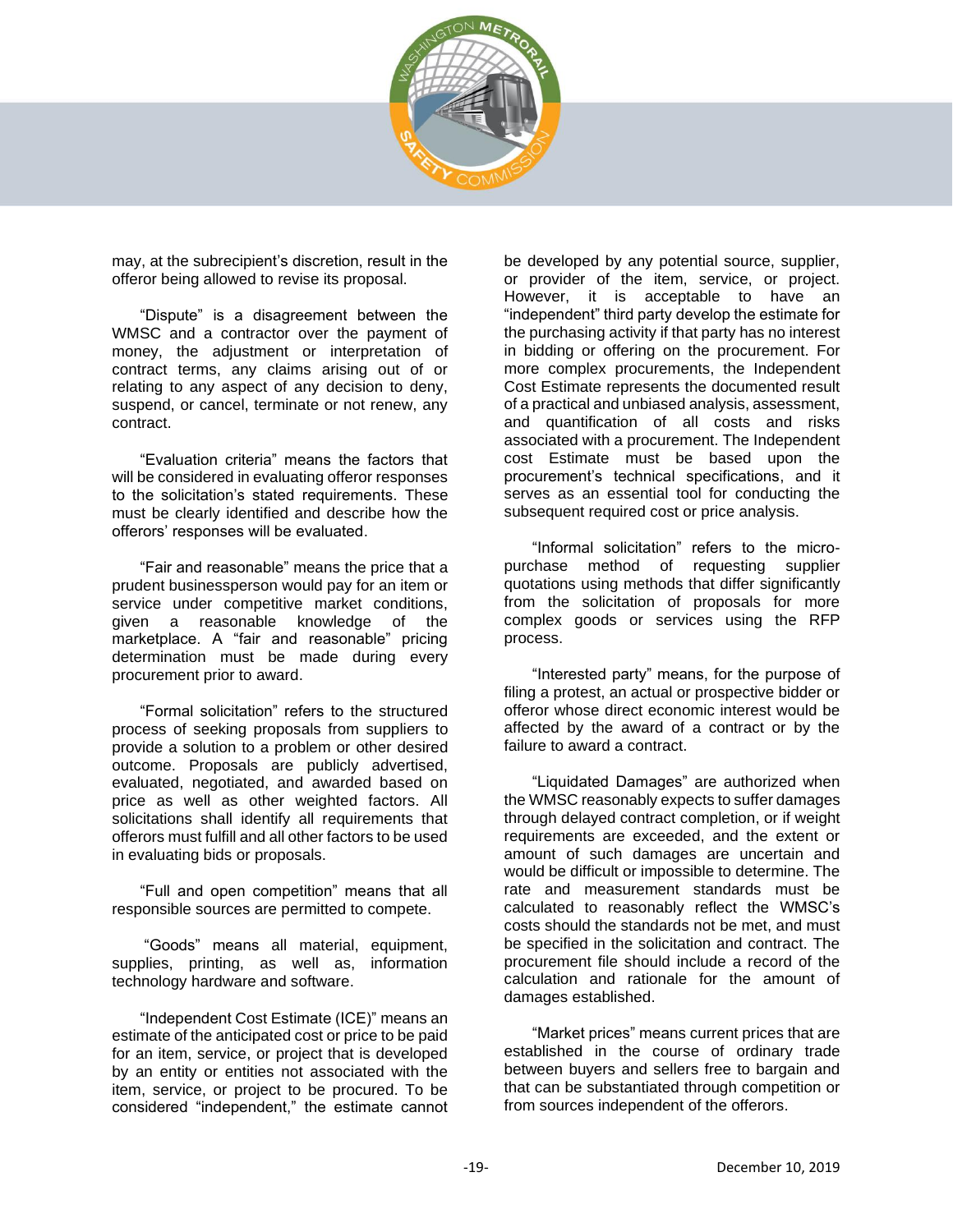

"Market research" means collecting and analyzing information about capabilities within the market to satisfy agency needs.

"Micro-purchase" refers to the acquisition of goods and services in amounts not exceeding \$10,000 using the procedures described in this manual.

"Negotiation" means contracting using either competitive or other-than-competitive proposals and discussions. Any contract awarded without using sealed bidding procedures is a negotiated contract. Negotiation is a procedure that includes receiving proposals from offerors, evaluating such proposals in accordance with the solicitation's stated evaluation factors, bargaining with offerors, and providing offerors with an opportunity to revise offers before the award of a contract. Bargaining in the sense of discussion, persuasion, alteration of initial assumptions and positions, and give-and-take may apply to price, schedule, technical requirements, type of contract, or other terms of a proposed contract.

"Notice of Intent to Award" means the written or electronic notice that the WMSC publishes or publicly posts indicating that it has completed bid or offer evaluations and intends to award a contract or multiple contracts under a specific solicitation. The Notice, as a minimum, must identify the: (1) Contact information for the person making the award; (2) Applicable solicitation number and title; (3) Applicable contract number, term, and value; and, (4) Intended contractor(s) and address(es).

"Offer" means a response to a solicitation that, if accepted, would bind the offeror to perform the resultant contract. Responses to Invitations for Bids (sealed bidding) are offers called "bids" or "sealed bids"; responses to Requests for Proposals (negotiation) are offers called "proposals."

"Offeror" means the firm or entity that is submitting an offer in response to a Request for Proposals.

"Option" means a unilateral right in a contract by which, for a specified time, the WMSC may elect to purchase additional supplies or services called for by the contract, or may elect to extend the term of the contract.

"Past performance" means an offeror's or contractor's performance on both active and completed contracts.

"Piggybacking" is the post-award use of a contractual document/process that allows someone who was not contemplated in the original procurement to purchase the same supplies/equipment through that original document/process.

"Price Analysis" is the process of evaluating a proposed price without evaluating its separate cost elements and profit/fee. The result of any price analysis leading to a contract or purchase is a determination that the quoted price is "fair and reasonable" and is the basis for making such a determination.

"Procurement" refers to a range of activities related to purchasing goods and services. It is a process that typically begins with the specification, proceeds through solicitation and award, and ends with receipt, acceptance, and payment. Procurement is the process by which an organization translates its requirements into purchase orders or contracts.

"Procurement Plan" means the written document that describes the overall strategy for the procurement and the efforts of all personnel responsible for coordinating and managing their activities to ensure that the WMSC's needs are met in a timely manner and at a reasonable cost. It also describes the process for evaluating offers and making the decision to award.

"Proposal modification" is a change made to a proposal before the solicitation's closing date and time, or made in response to an amendment, or made to correct a mistake at any time before award.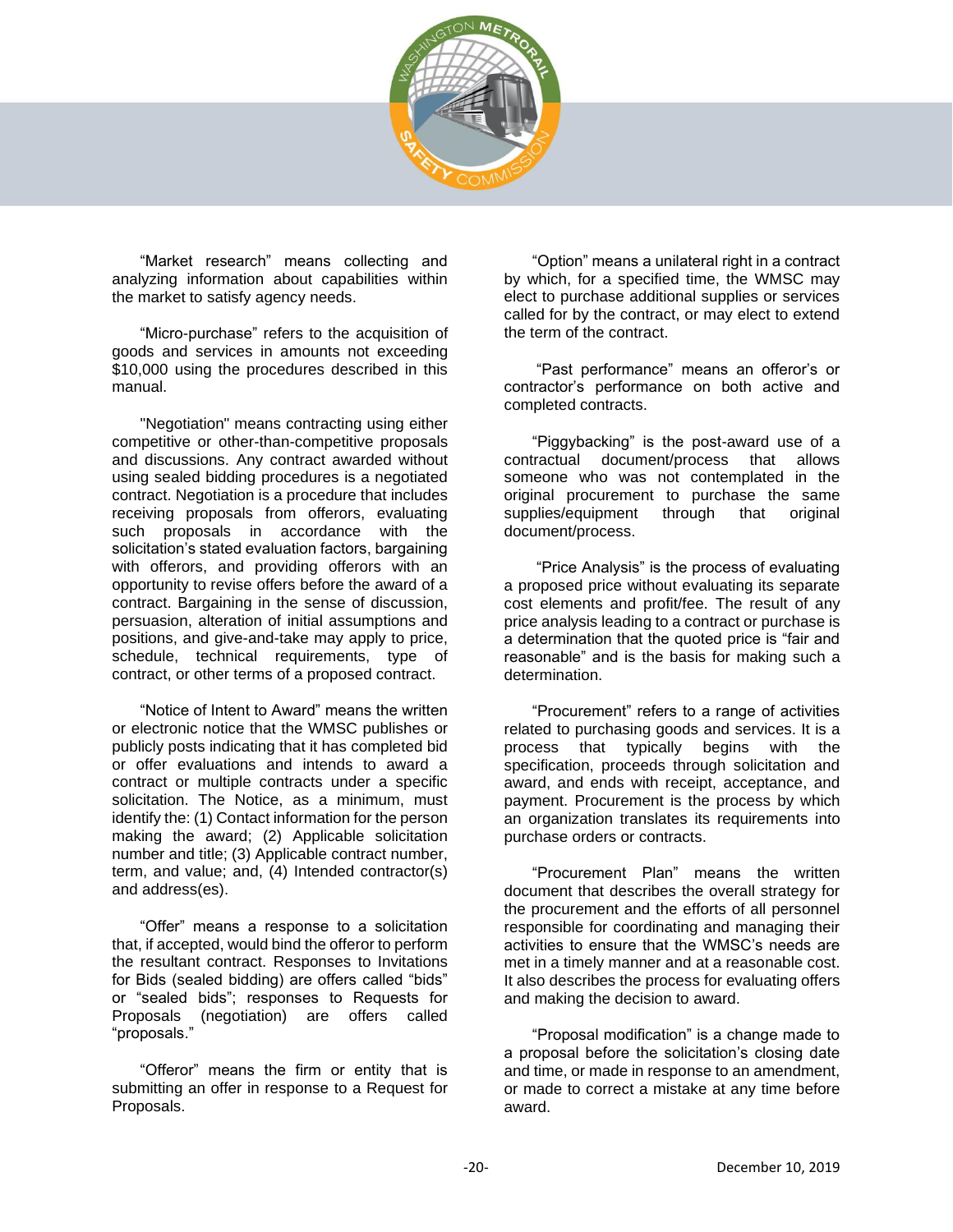

"Proposal revision" is a change to a proposal made after the solicitation closing date, at the request of or as allowed by the WMSC as the result of negotiations.

"Protest" is a formal challenge to the terms of a solicitation; the cancellation of a solicitation; the award, or proposed award, of a contract; or, the termination or the cancellation of an award, if the written objection contains an allegation that the termination or cancellation is based in whole or in part on improprieties concerning the award of the contract.

"Purchase card" means a bank-issued payment card for making authorized WMSC micro-purchases.

"Purchase order" means an authorized written offer by a recipient to buy goods or services under specified terms and conditions.

"Qualified source" or "qualified supplier" means a supplier that has the abilities, qualities, attributes, etc., necessary to perform the work required or furnish the items or services solicited.

"Quotation" means a supplier's response to an informal solicitation of potential suppliers of goods or services to confirm specifications, terms, and pricing for a specific purchase requirement.

"Responsible" refers to a set of tangible characteristics (e.g., ability, willingness, integrity, etc.) that would make a supplier eligible for award. This is addressed in more detail on page [11](#page-10-0) of this manual.

"Request for Proposals" means a written solicitation that will use negotiation procedures (as opposed to sealed bids).

"Responsive" refers to a quotation or proposal that meets all of the submission requirements and instructions.

"Salient characteristics" means those qualities of an item that are essential to ensure that the intended use of the item can be satisfactorily realized. The term is used in connection with a "brand name or equal" purchase description.

"Services" means any type of work, task, or activity performed by a third-party on behalf of the WMSC that does not result primarily in the acquisition of goods. The following are examples of contracts for services: accounting, auditing, catering, information technology support, legal work, management consulting, etc.

"Small purchase" refers to the acquisition of goods or services in an amount exceeding \$10,000 but not exceeding \$250,000 using the procedures described in this manual.

"Solicitation" means any request to submit offers or quotations. Solicitations under sealed bid procedures are called "Invitations for Bids." Solicitations under negotiated procedures are called "Requests for Proposals."

"Source Selection" means the formal process of evaluating competitive proposals in accordance with established source selection policies, procedures, and criteria to ultimately enter to into a procurement contract. All solicitations shall identify all requirements that offerors must fulfill and all other factors to be used in evaluating bids or proposals.

"Source selection information" means any of the following information that is prepared for use by the WMSC for the purpose of evaluating a bid or proposal to enter into a contract, if that information has not been previously made available to the public or disclosed publicly:

Bid prices submitted in response to an invitation for bids, or lists of those bid prices before bid opening;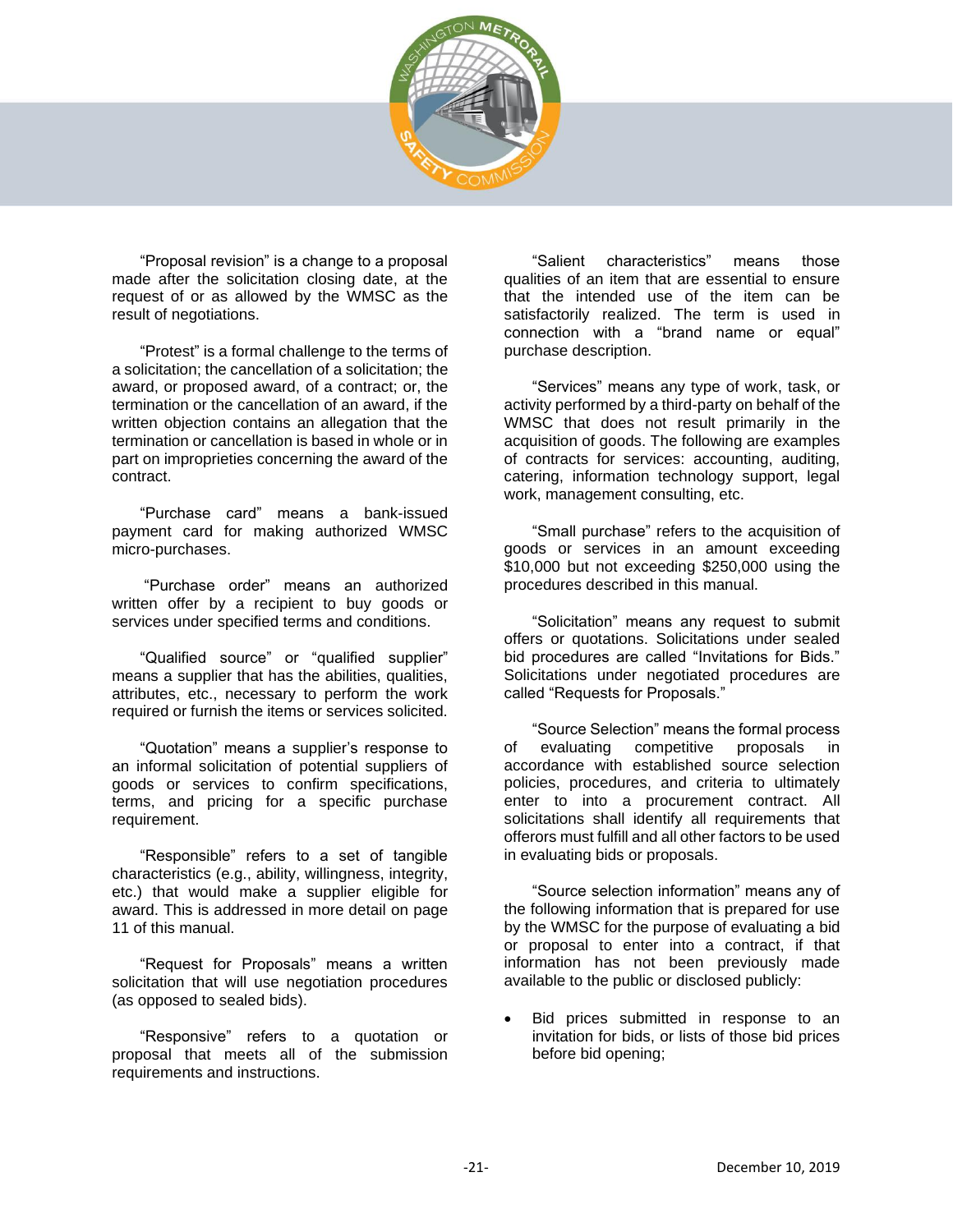

- Proposed costs or prices submitted in response to a solicitation, or lists of those proposed costs or prices;
- Source selection plan;
- Technical evaluation plans;
- Technical evaluations of proposals;
- Cost or price evaluations of proposals;
- Competitive range determinations;
- Rankings of bids, proposals, or competitors;
- Reports and evaluations of source selection panels, boards, or advisory councils; and,
- Other information marked as "Source Selection Information" that, if disclosed, would ieopardize the integrity or successful completion of the procurement.

"Split procurement" or "split requirement" means breaking down known requirements into two or more purchases to reduce the dollar value of each to avoid more competitive procedures Split procurements (a.k.a. "split requirements") are prohibited.

"Technical Evaluation Committee" is a group of individuals assigned to evaluate proposals received in response to an RFP.

"Writing," "written," or "in writing" means any worded or numbered expression that can be read, reproduced, and later communicated, and includes electronically transmitted and stored information.

## Procurement Procedures

<span id="page-21-0"></span>The following procedures apply to all categories of procurement, with requirements

applicable to a given category of procurement specifically indicated.

#### Use appropriate specifications

Develop a specification that best describes the product or service needs clearly, comprehensively and accurately, and facilitates "full and open" competition. The stated evaluation factors and subfactors must be tied to significant requirements of the specification.

When there is no clear and accurate description available, the authorized individual is required to use a "brand name or equal" description, describing only the salient characteristics of the named brand that suppliers must provide. The purchase description should address only those important physical, functional, or other characteristics of the "brand name" product that an equal product must have in order to satisfy the requirement.

Micro-purchases: Excessively detailed specifications are not appropriate for micropurchases and may discourage potential sources from providing a quotation.

#### Prepare an Independent Cost Estimate

An Independent Cost Estimate is required before receiving bids or proposals. Form WMSC-P-02, Independent Cost Estimate, provides a form that can be used for this purpose. When purchasing a commodity, estimate the quantity as accurately as possible. If prepared with sufficient detail and reliability, the estimate alone may be sufficient to determine whether the quoted price is "fair and reasonable."

Sources of Independent Cost Estimates can include:

• Published catalog or price lists (citing sources);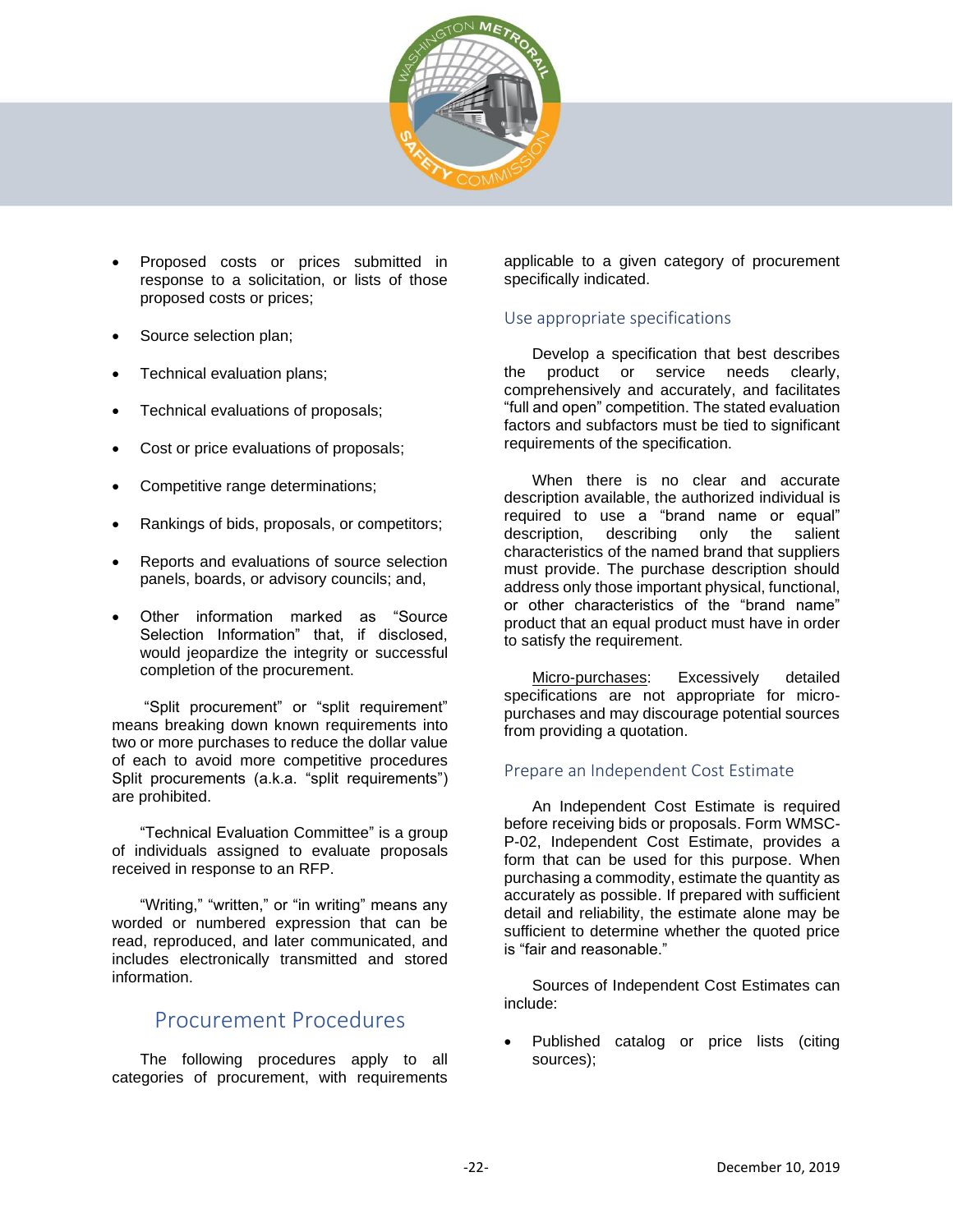

- Past pricing from recent contracts or purchase orders regardless of whether WMSC-issued or FTA-compliant, adjusted for inflation if appropriate (citing the specific prior contracts/purchase orders); and,
- Estimates developed by in-house personnel; and/or by independent third-party firms.

#### For RFPs only: Prepare a written procurement plan

Prepare a written procurement plan that addresses the following items:

- The title of the procurement;
- Method of procurement;
- Contract term (including any option periods) and rationale for same;
- Estimated annual costs (ICE);
- Relevant historical contract data for similar previous procurements (if any);
- Method(s) for advertising the procurement to maximize "full and open" competition;
- Any special contract provisions (e.g., option periods, economic price adjustment, etc.);
- The evaluation criteria (factors) and weights; and,
- Proposed technical evaluation committee members.

The procurement plan must also include a milestone timeline that considers receiving approval of the Commissioners as well as the timing of any oral presentations.

#### For RFPs only: Prepare the RFP

Prepare an RFP that includes all documents (whether attached or incorporated by reference) furnished to prospective offerors for the purpose of submitting an offer. Do not use unnecessarily restrictive specifications or requirements that might unduly limit the number of prospective offerors. As a minimum, include provisions that clearly state or identify:

- A deadline and instructions for submitting proposals;
- Any plans to hold a pre-proposal conference;
- That offers, if appropriate, will be evaluated and may be considered for award without discussion with any offeror (in this case, "clarifications" are permitted);
- That award will be made to the responsible offeror whose offer has been determined to represent the best value to the WMSC; and,
- Option years and the method used to calculate prices for option years, if applicable.

Provide reasonable time before the solicitation closing date to enable prospective offerors adequate time to prepare and submit offers, recognizing that setting unreasonable time limitations may impact the level of competition and/or result in higher offer prices than anticipated.

The RFP must contain language describing how proposals will be evaluated for award, including identifying the evaluation factors and their relative importance (rank order); however, weights assigned to each factor need not be disclosed in the RFP.

The RFP must state that if oral presentations are held, such presentations will be time limited for all offerors, structured, and documented. Further, that no offeror will be provided an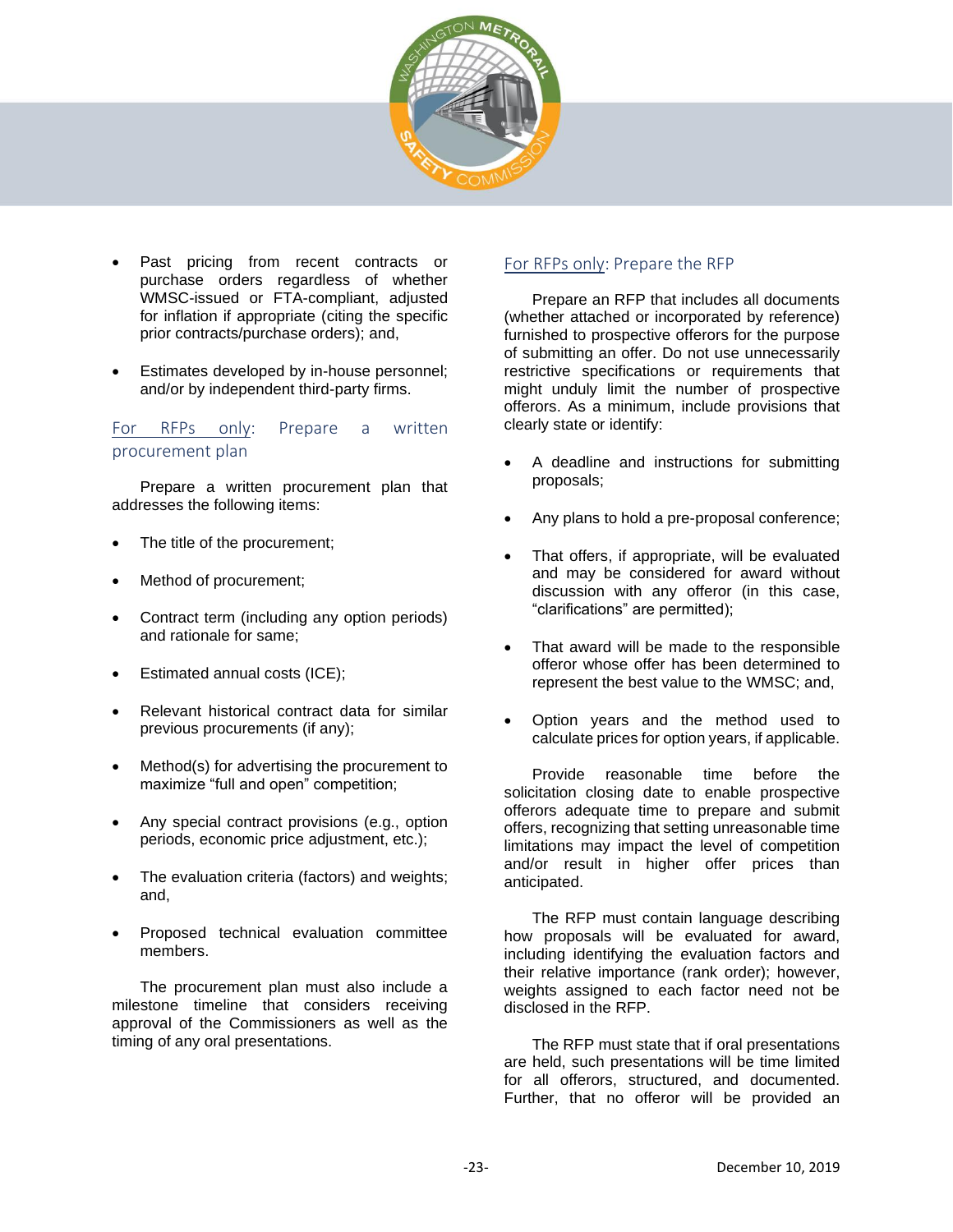

opportunity to submit a revised proposal unless all offerors are provided the same opportunity to do so based upon a subsequent RFP amendment that addresses issues that arose during oral presentations and that would have an impact on all offerors.

The RFP must state that if negotiations are held, such negotiations will be held with all offerors in the competitive range and that no offeror will be provided an opportunity to submit a revised proposal unless all offerors in the competitive range are provided the same opportunity to do so based upon a subsequent RFP amendment that addresses issues that arose during negotiations and that would have an impact on all offerors. Negotiations will be held with all offerors in the competitive range (e.g., a change in specification, delivery requirement, etc.).

#### Solicit an adequate number of sources

Micro-purchases: To help facilitate adequate competition, solicit at least two qualified suppliers. There may be circumstances in which only one source is solicited (*e.g.,* a replacement part where an existing equipment warranty might otherwise be jeopardized). If soliciting only one source, rotate the placement of orders among qualified suppliers, if more than one. Keep records of items purchased, suppliers awarded, and associated dollar amounts to help monitor the equitable distribution of like orders.

An informal solicitation may be made in through email (using Form WMSC-P04, the Request for Quotation form). Give all potential suppliers the same item description or specification as well as a closing date and time by which quotations should be submitted.

Small purchases: Generally, at least three firms should be solicited for each small purchase to ensure competition. However, there may be justifiable circumstances in which only one source is solicited (*e.g.,* an OEM replacement part where an existing equipment warranty might otherwise be jeopardized).

Most small purchases are obtained informally. Posting small purchase requirements of any value on the WMSC's website may help foster full and open competition. Such a posting is required for purchases exceeding \$50,000.

Give all potential suppliers the same item description or specification as well as a closing date and time by which quotations should be submitted.

No small purchase may be awarded without the required quotations or without an appropriate waiver or sole source justification. Use Form WMSC-P03, Sole Source Justification, for this purpose. Evidence of market analysis and the appraisal of competition should be included for every sole source procurement. Whether or not only one source is solicited, the buyer must always document the basis for finding the awardee's price to be "fair and reasonable."

For each procurement, compile a Bidders List that documents: the firm's name, address, status as a DBE or non-DBE, age of the firm, and, the annual gross receipts of the firm. Form WMSC-P06 may be used to compile this information.

Micro-purchases and small purchases: If a purchase requisition form is used, competitive quotes can be noted on the form. Alternatively, the Micro- and Small Purchase Source List and Abstract can be used as a single document for noting such things as the sources sought, quotes received, winning supplier, basis for award, etc. This documentation must be retained in the procurement file.

RFPs: All RFPs are to be posted on the WMSC's public website and advertised, as appropriate, in other appropriate sources to foster full and open competition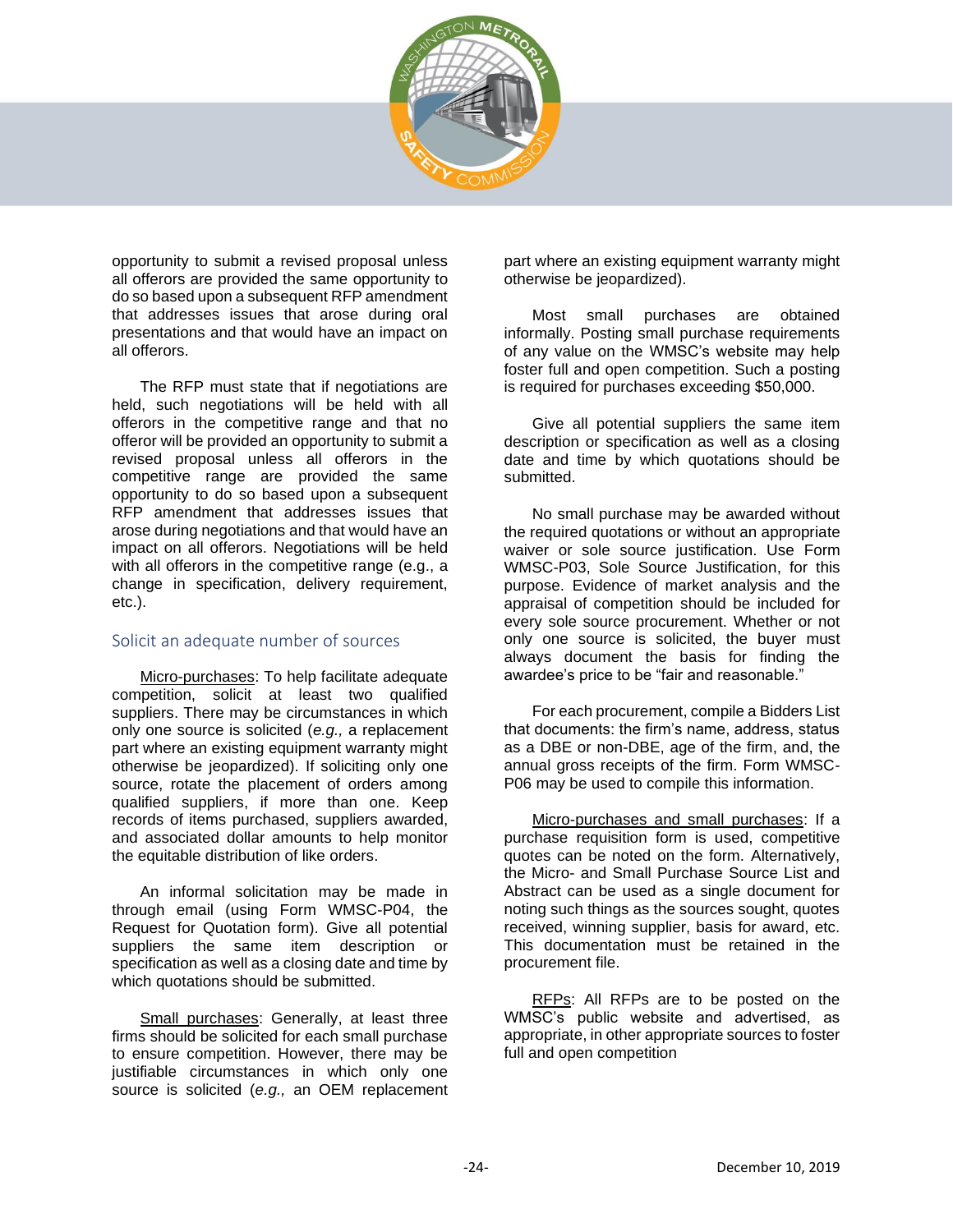

#### Evaluate quotations

For Micro-purchases and small purchases: Evaluate all quotations received on the basis specified in the solicitation, inclusive of transportation charges from the supplier's shipping point to the delivery destination. Discounts offered should not be evaluated (because they may not actually be taken) but must be stated on the purchase order document.

#### For RFPs only: Conduct a Pre-Proposal Conference

A pre-proposal conference, if held, may provide an opportunity to discuss the solicitation requirements, including explaining complicated specifications, and to address any questions from potential offerors. Such conference is held as early as possible after the RFP has been issued and before the solicitation closing date. Representatives hosting the pre-proposal conference must include individuals who can address the specifics of the procurement including any historical data that would help offerors consider whether to participate in the procurement. Although potential offerors may not be required to attend a pre-proposal conference. offerors should be highly encouraged to attend.

The pre-proposal conference must be documented. All questions raised and answers provided shall be addressed in a subsequent solicitation amendment issued to the complete list of potential sources, whether or not such potential offerors attended the pre-proposal conference.

#### For RFPs only: Issue appropriate solicitation amendments

Any changes in solicitation requirements (e.g., special provisions, specifications, changes in quantity, delivery schedules, closing dates, or to correct a solicitation, etc.) that will affect all potential offerors must be made by a formal written amendment to the solicitation.

All questions raised and answers provided during or as the result of a pre-proposal conference must be addressed promptly in a solicitation amendment issued to the complete list of potential sources, whether or not such potential offerors attended the pre-proposal conference.

Any questions raised by potential offerors prior to the solicitation closing date that have a potential impact on all offerors (e.g., questions that resulted in a change in the specification) must be addressed promptly in a solicitation amendment issued to all offerors before the closing date.

If negotiations are held, any questions raised during negotiations with individual offerors in the competitive range that have a potential impact on all offerors in the competitive range (e.g., questions that resulted in a change in the specification, etc.), must be addressed in a solicitation amendment issued to all offerors in the competitive range before a call for Best and Final Offers (BAFO).

Before amending the RFP, consider the time remaining until the closing date and the need to extend this period to permit prospective offerors to consider the additional information in submitting or modifying their proposals. When only a short time remains before the time set for closing, first notify offerors on the source list of the time extension by e-mail or telephone. Confirm such extension in the solicitation amendment.

Amendments shall be sent, before the time for closing, to everyone to whom the RFP has been provided, and also posted on the WMSC's public website.

#### For RFPs only: Receive, evaluate, score, and safeguard offeror proposals

Offers must be received at a set date and time. Offers must be evaluated and scored in strict accordance with the established criteria. All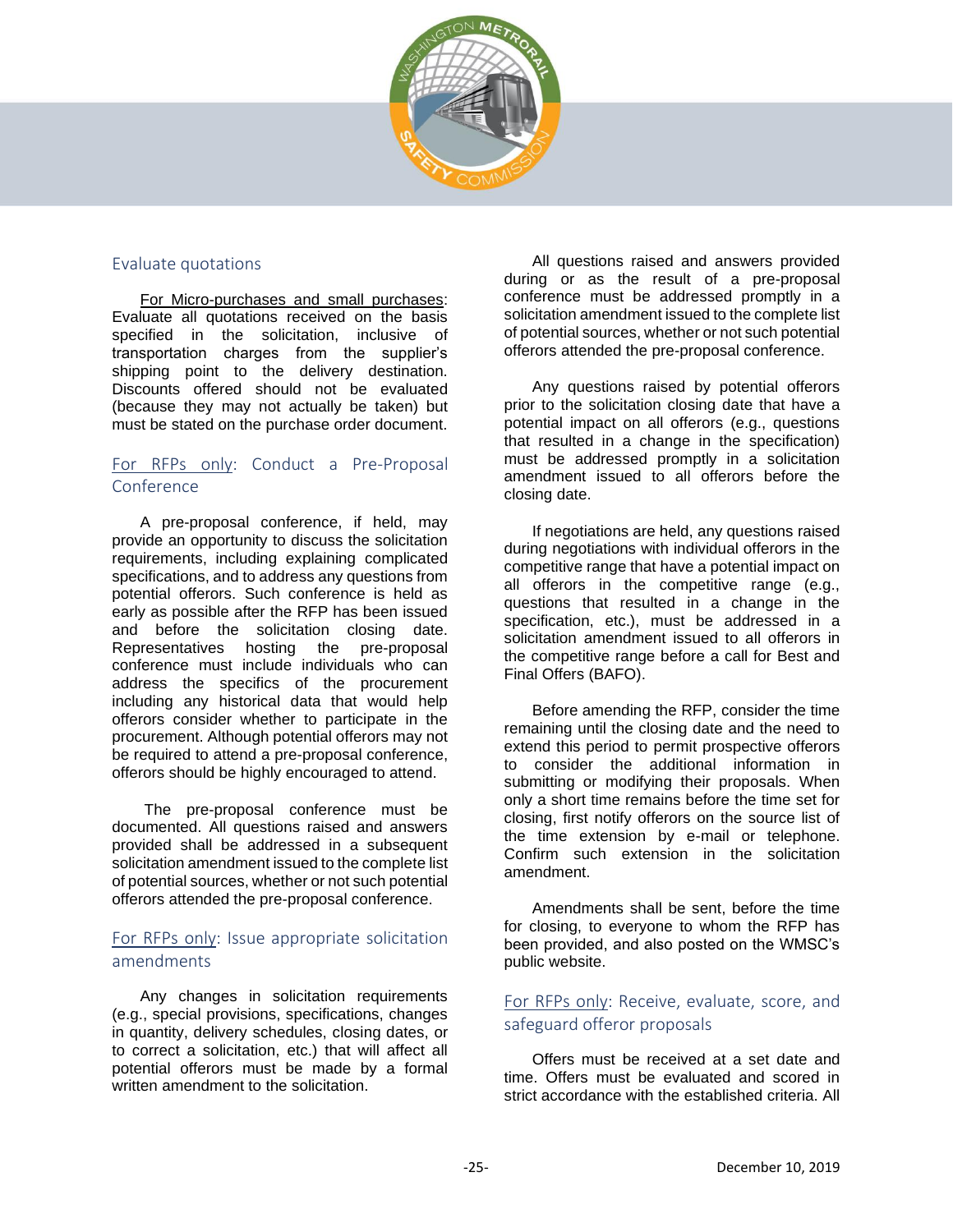

source selection documentation must be retained with the Procurement History File.

To protect the competitive process, all offers must be safeguarded from inadvertent release to unauthorized personnel.

Once the technical evaluation committee has completed its initial technical evaluation of offers and ranked the offerors on all factors except price, the committee may:

- Open and score the attendant pricing proposals to determine the apparent successful offeror based upon the final evaluation scoring which includes price; or,
- Provide offerors with a list of questions or issues concerning their proposals that require explanation or clarification and schedule the offerors for oral presentations to address such issues concerning their proposals (but not to modify their proposals); after such presentations; or,
- Negotiate any outstanding conditions, exceptions, reservations, or understanding to any of the contractual requirements, including any pricing issues, with a "short" list of the top-ranked. This short list would be determined after the pricing proposals have been opened and made a clear demarcation between offerors who have made the short list and those who have not. Following negotiations, offerors would be required to submit a "Best and Final Offer (BAFO)" that would reflect any modifications made to their proposals as a result of the negotiations. The evaluation committee would conduct a final technical evaluation and the evaluate any revised pricing proposals, including option year pricing, if applicable, before making a determination of the apparent successful offeror.

#### For RFPs only: Conduct any oral presentations and/or negotiations

Oral presentations and negotiations are not required, but may be useful.

Oral presentations are an efficient way to obtain essential information from offerors regarding their proposals. Oral presentations are different from negotiations in that offerors are not permitted to modify their proposals as a result of such presentations.

Negotiations provide an opportunity for the WMSC and offerors to address pricing and other issues that may require a modification of an offeror's proposal or a contract term or condition.

The proceedings for both oral presentations and negotiations shall be formal and structured, as well as documented with each offeror provided with a date and time for its scheduled presentation or negotiation session. Oral presentations are time limited for each of the offerors and followed by a question and answer session. Negotiations sessions are not time limited.

The evaluation committee may limit the number of offeror representatives present at either oral presentations or negotiations, but attendees should generally include the proposed project manager, other key personnel, and representatives from any major subcontractor.

Following negotiations, offerors shall be required to submit a BAFO reflecting any modifications made to their proposals as a result of the negotiations. The evaluation committee shall conduct a final technical evaluation using the same criteria, structure, and format as used for the initial technical evaluation. The committee shall evaluate and rank any revised pricing proposals before making a determination of the apparent successful offeror.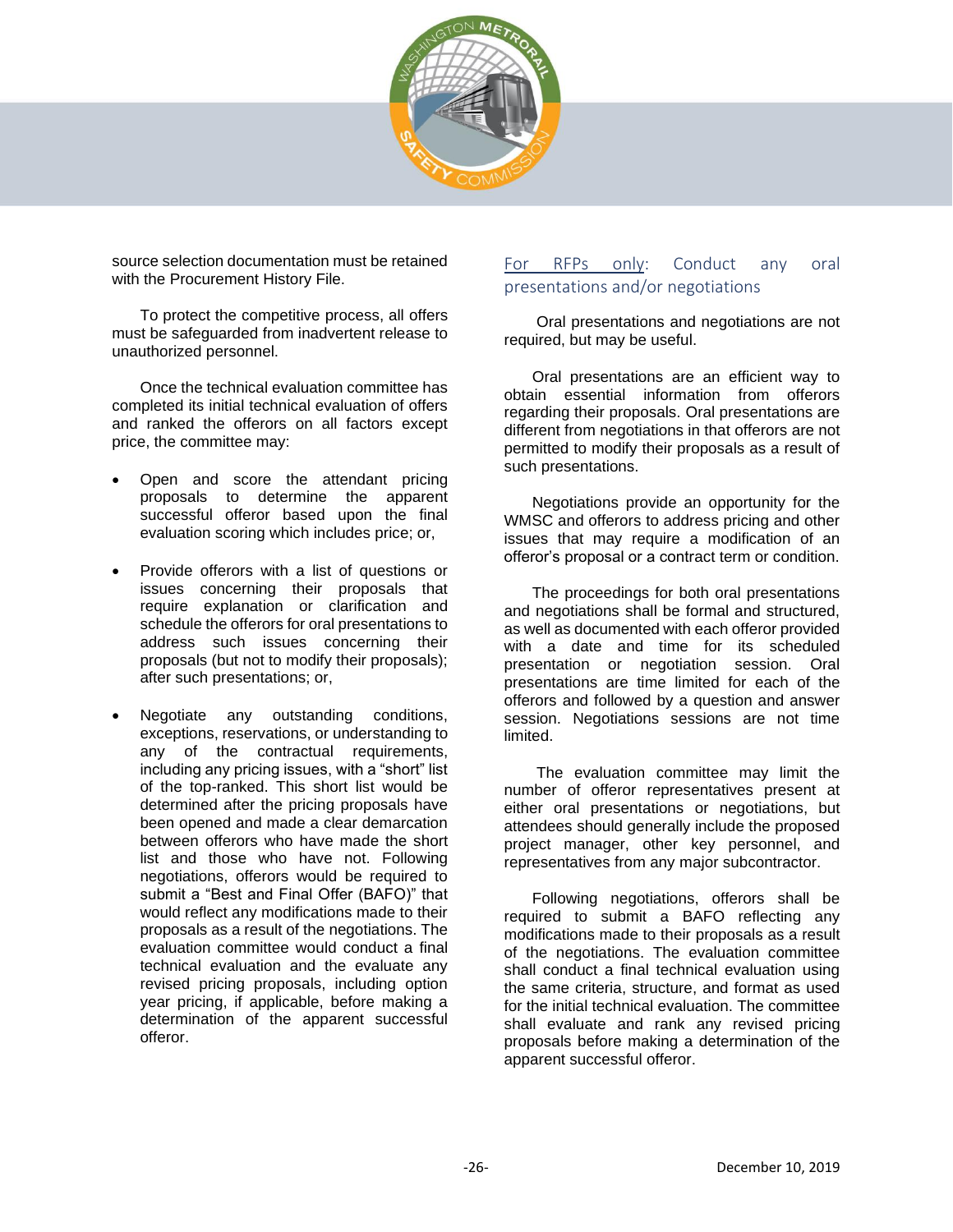

#### Determine price reasonableness

The WMSC may only contract for goods and services at fair and reasonable prices. Before the WMSC issues a purchase order or awards a contract, the WMSC must determine that the price is fair and reasonable. "Price analysis" or "cost analysis" as described below is the process used to make this determination.

Micro-purchases: The required price analysis for micro-purchases need not be extensive, and the Cost/Price Analysis form may be used for this purpose. Among other things, the form allows the annotation of a finding of "fair and reasonable" pricing.

Small purchases: For many small purchases, it may be possible to do an abbreviated price analysis, similar to the method used for micropurchases. One method to record this price analysis is using the Micro/Small Purchase Source List and Abstract. Among other things, the form allows the annotation of a finding of "fair and reasonable" pricing by checking off the most common reasons for such a determination (*e.g.,* catalog or market prices for standard commercial items sold on the open market in substantial quantities to the general public, regulated prices (for example, for utilities purchases), or a comparison with recent prices for similar goods and services, etc.). These are discussed in more detail in paragraph d, below.

#### General requirements:

When conducting price analysis, it is important to:

- Develop and examine data from multiple sources which will help prove or suggest that the proposed price is fair;
- Determine when multiple data consistently indicate that a given price represents a good value for the money; and,

• Document the data sufficiently to convince a third-party reviewer that the conclusions are valid. This will include a statement like, "The price is fair and reasonable because it was within x% of the ICE."

Several price analysis techniques are available to determine that a price is "fair and reasonable." These techniques can be used individually or, if quoted prices vary significantly between offerors, in combination to help explain any significant price variances. The techniques are briefly described below:

- Comparison of proposed prices received. Normally, adequate price competition establishes price reasonableness. This is the most commonly used technique, as most procurements attract two or more offers that are competing independently for the award.
- Comparison with previously proposed or awarded prices. This comparison must be for the same or similar items. If using contract prices that are a year or more old, use an appropriate Consumer or Producer Price Index to update the contract price. In addition, both the validity of the comparison and the reasonableness of the previous price(s) must be established and documented in the determination. (Note: There is no requirement to limit comparisons to FTA-assisted contracts. For example, if the same or similar item has been purchased by a municipal police or public works department, it is acceptable to use those prices if the sources are properly identified and adjusted to reflect inflation, etc.)
- Using parametric estimating methods or application of rough yardsticks. For example, comparing a proposed price against an established commercial benchmark.
- Comparison with competitive published catalogs or price lists. These may include published market prices of commodities,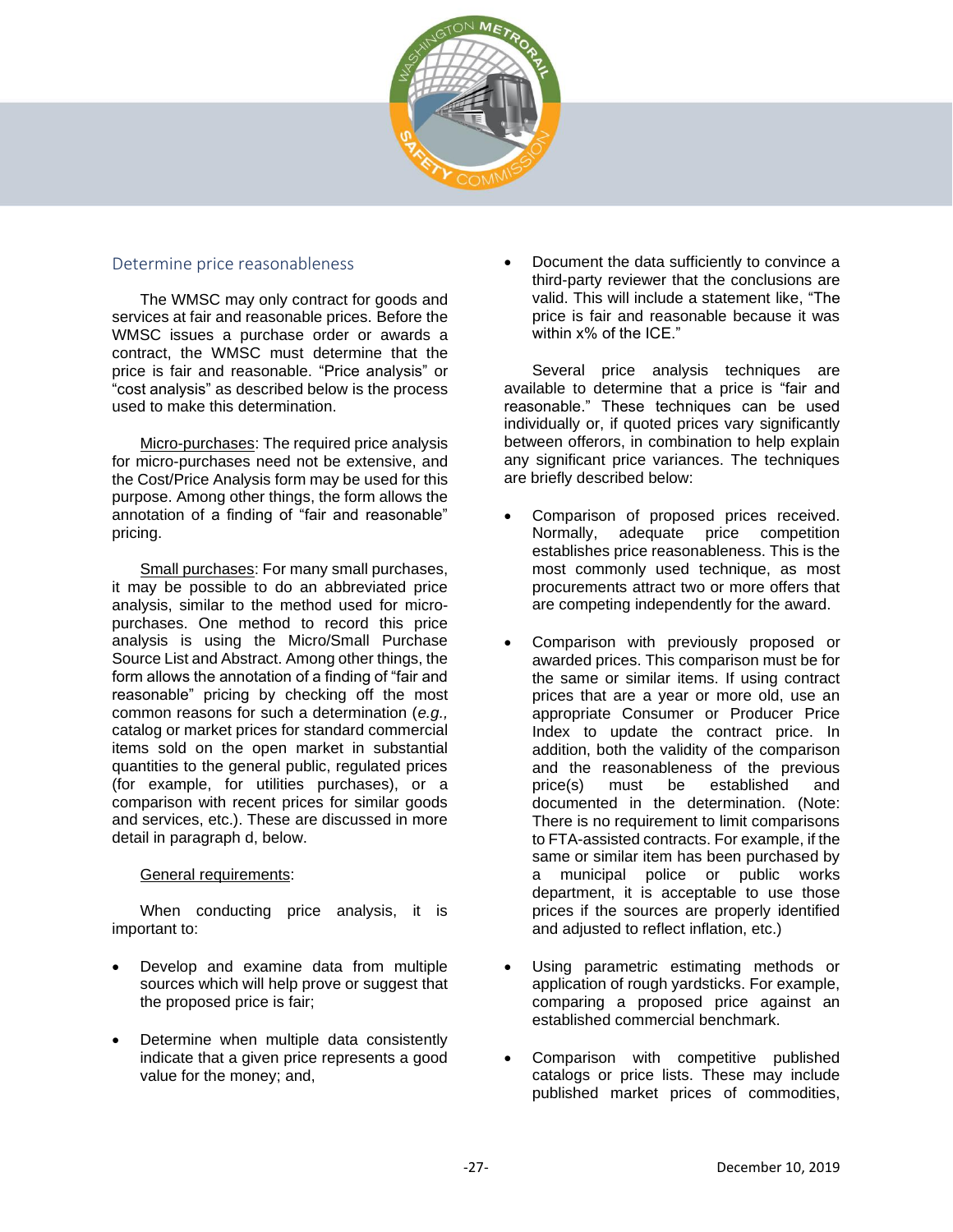

similar indexes, and discount or rebate arrangements.

- Comparison with Independent Cost Estimates. See the section above, "Prepare an Independent Cost Estimate."
- Comparison with prices obtained through market research for the same or similar items. For example, trade journals, newspapers, and economic indexes can provide useful comparative information.
- Analysis of pricing information provided by the offeror. This "catch-all" category includes information that does not fall into the other categories and may include verifiable sales information for like or similar items sold to the supplier's other customers.

Cost analysis must be performed on all change orders. Documentation must include the review and justification of the contractor's proposed change and any associated profit negotiations. The cost analysis form may be used for this purpose.

#### Determine supplier "responsibility" and "responsiveness"

Before award, a written determination that the proposed awardee is "responsive" and "responsible" and must be made. For most micropurchases, this is a relatively simple matter to research and can be documented by checking the appropriate blocks on the Micro/Small Purchase Source List and Abstract form.

A responsive supplier is one that has followed all the procurement submission requirements and instructions.

Typical supplier "responsibility" characteristics include:

• Having a satisfactory record of integrity and business ethics;

- Not being debarred or suspended from doing business with the government;
- Being in compliance with affirmative action rules and Disadvantaged Business Enterprise requirements;
- Having, or having the ability to obtain the necessary organization, experience, accounting, and operational controls, and technical skills to perform the work;
- Being in compliance with applicable licensing and tax laws and regulations;
- Having, or having the ability to obtain, sufficient financial resources to perform;
- Having, or having the ability to obtain, the necessary production, construction, and technical equipment and facilities to perform;
- Being able to meet the required delivery or performance schedule; and
- Having a satisfactory record of past or current performance.

Data to help determine whether a potential supplier is responsible are available from multiple sources including in-house experts familiar with the supplier, external agencies or customers, and the System for Award Management (SAM)<br>managed by the General Services managed by the General Services Administration.

#### For RFPs only: Make award and notify unsuccessful offerors

After receiving approval of the WMSC Commissioners to award the contract, the WMSC will notify the awardee and notify unsuccessful offerors via email, providing unsuccessful offerors the opportunity to request a debriefing. Any debriefing should be structured and recorded in case a protest is filed.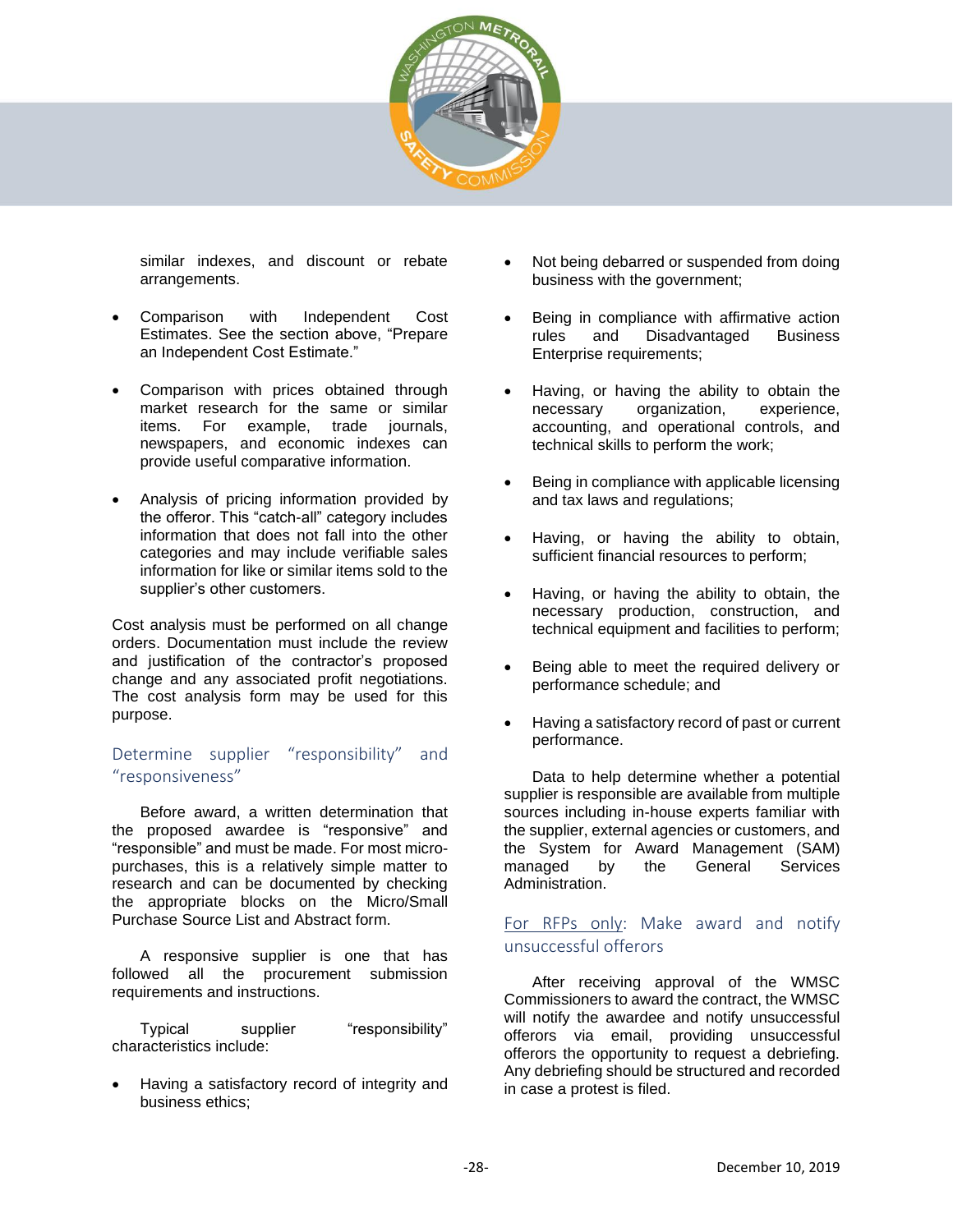

#### Required clauses

Micro-purchases: No federal clauses are required for purchase orders or contracts for micro-purchases.

Small purchases and RFP procurements: A summary of required federal clauses is attached to this manual as Appendix A.

#### Making award and addressing a counteroffer

Micro-purchases: Award is made to the responsible supplier receiving the best evaluation score.

Small purchases: Any contract with an annual value of more than \$50,000 must be approved by the WMSC Commissioners prior to award.

#### General requirements:

Normally, a written purchase order is issued shortly after receiving and evaluating either quotations. The Request for Quotation form and the Micro/Small Purchase Source List and Abstract are provided to help document the required actions prior to the issuance of any purchase order.

The applicable terms and conditions, including all required federal clauses, should be stated on or included with the purchase order. Suppliers should be notified that the WMSC's terms and conditions shall govern.

If a supplier acknowledges a purchase order and inserts additional qualifying terms such as "prices subject to change prior to delivery" or "prepayment required," such qualified terms will constitute a counteroffer and will entitle the WMSC to cancel the order outright or to reject the counteroffer as unacceptable and attempt to negotiate acceptance of the governing terms. That said, if the terms of the counteroffer are acceptable, and do not conflict with the standard terms and conditions, the counteroffer may be accepted.

#### <span id="page-28-0"></span>Document the file

At a minimum, the Procurement History File must contain or address the following items or elements:

- A written History of Procurement;
- A funded Purchase Request with an appropriate description or Statement of Work;
- An Independent Cost Estimate and any supporting documents;
- A funded Purchase Request with an appropriate item description, specification, or Statement of Work;
- For small purchases: Evidence of competitive quotations solicited and evaluated as well as any supporting documents;
- Price or cost analysis, including any supporting documents, and a determination that the price offered by the successful offeror is "fair and reasonable" and any supporting documents;
- A written determination that the proposed contractor is "responsible";
- Evidence of any required approvals;
- For Micro-purchases and small purchases: A copy of the written and signed Purchase Order; and
- Any additional supporting documents such as Form WMSC-P06, Bidders List.

The following requirements apply to RFPs:

• The Procurement Plan and timeline;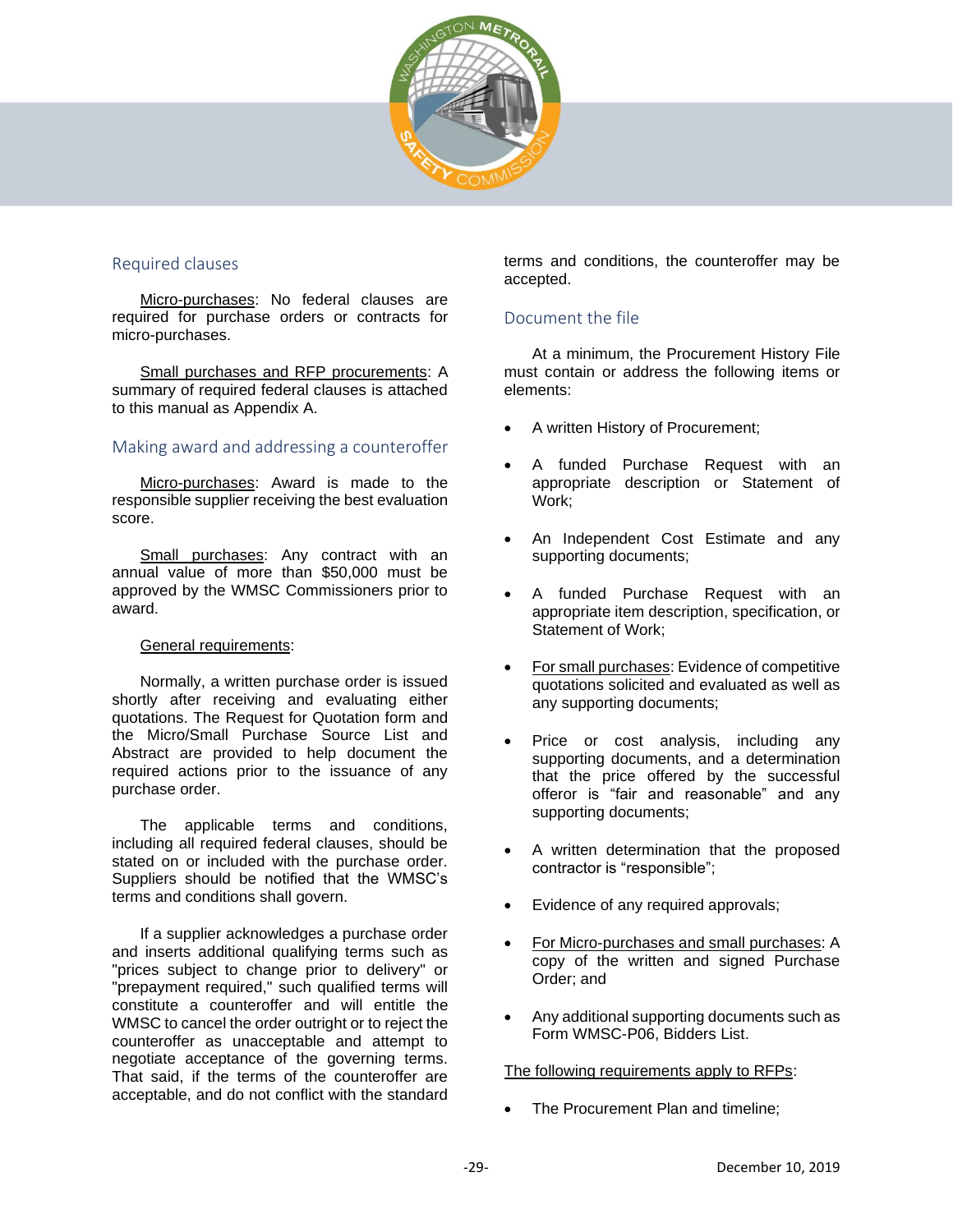

- A sole source justification explaining the single-offer circumstances, if necessary;
- A copy of the final solicitation (as amended) and any supporting documents such as preproposal conference notes and questions and answers;
- The date the RFP and any amendments were posted and the closing date;
- A copy of the contract that is consistent with the solicitation, including applicable federal clauses;
- All documents relating to source selection;
- A copy of all proposals received including offeror acknowledgment of any solicitation amendments and BAFOs, if applicable; and
- Evidence of WMSC Commissioner approval; and
- A copy of the signed contract.

#### Changes

All post-award changes and modifications to resolve issues, make clarifications, correct errors, exercise option periods, and the like must be documented and added to the file.

#### Period of performance

The duration of contracts must be reasonable. Contract time extensions must be considered in light of whether they are permissible changes or impermissible cardinal changes. Once awarded, an extension of the contract term length that amounts to a cardinal change requires a sole source justification.

#### Options

The WMSC may include options in its contracts. An option is a unilateral right in a contract by which, for a specified time, the WMSC may elect to purchase additional equipment, goods, or services per the contract, or may elect to extend the term of the contract.

The option quantities or periods contained in the bid or offer must be evaluated to determine contract award. When options have not been evaluated as part of the award, the exercise of such options is considered a sole source procurement.

The exercise of an option must be in accordance with the terms and conditions of the option stated in the initial contract awarded. An option may not be exercised unless the recipient has determined that the option price is better than prices available in the market or that the option is the more advantageous offer at the time the option is exercised. At the time options are signed, updated federal clauses must be included. The contractor should have signed copies of the clauses for every year of the contract.

## <span id="page-29-0"></span>**Protests, Disputes, Claims, and Litigation**

In addressing protests, disputes, claims, and litigation, the WMSC will document and maintain records to show its reasonable and prudent measures to prevent or offset the actions or circumstances resulting in the underlying protest, dispute, claim, or litigation. The WMSC will notify, update, and consult with the FTA concerning protest, dispute, claim, or litigation, as required and described in Chapter VII of FTA Circular 4220.1F.

#### Protests

Any aggrieved bidder or offeror may protest the WMSC's decision to award a contract. An "aggrieved bidder or offeror" is one who is an actual or prospective bidder or offeror, and who may be eligible for award of a contract if the protest is sustained. (For example: a fourth-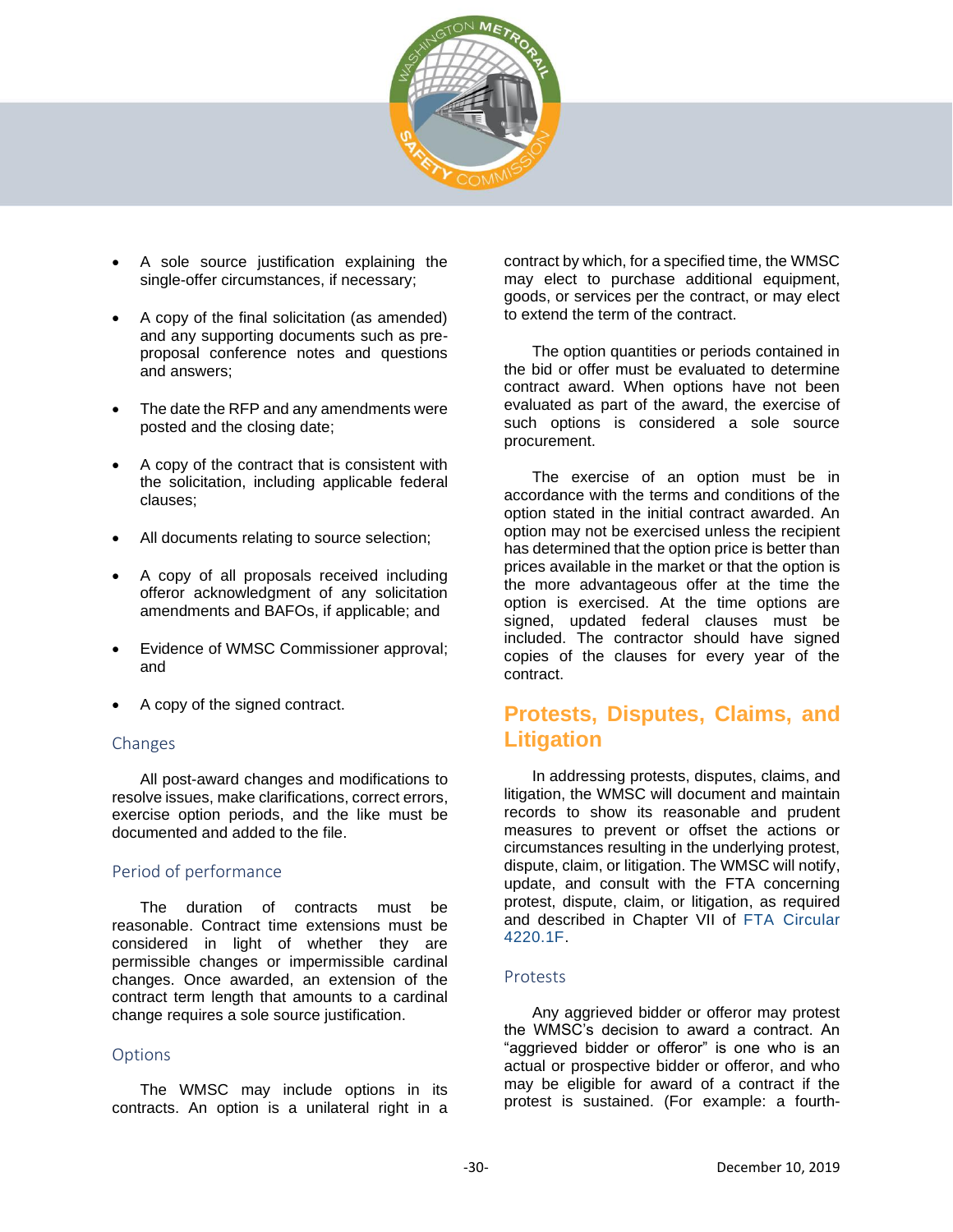

ranked offeror will not be considered "aggrieved" and eligible to initiate a protest, unless the grounds for a protest, if sustained, would disqualify each of the top three ranked bidders or offerors or would require that the solicitation be cancelled and reissued).

A protest must be submitted to the WMSC's CEO (via email to correspondence@wmsc.gov) within five business days of the date when the protester has received actual or constructive notice of the WMSC's decision to award a contract.

The written protest shall identify the action being protested, or other basis for the protest, and it shall identify the specific relief sought. The written protest shall specifically describe relevant facts and documents, and shall cite to relevant language in the solicitation, WMSC Procurement Policy, and any law relied upon.

The WMSC shall not consider a protest from an unsuccessful bidder or offeror alleging that the successful bidder or offeror is non-responsible, except for: a good faith assertion, supported by verifiable factual evidence included with the written protest, that the successful bidder or offeror is debarred by a federal, state or local governmental authority; or, a good faith assertion, supported by verifiable factual evidence included with the written protest, that the successful bidder or offeror does not hold a license or certification required by a governmental authority for or in connection with the provision of goods or services that are the subject of the solicitation. Except as noted above, no protest based on an allegation of non-responsibility of the successful offeror shall be deemed "valid" for purposes of this section.

The WMSC shall not consider a protest presented by an interested party challenging the validity of the terms or conditions of any solicitation. No such claim shall be deemed "valid" for purposes of this section.

The WMSC CEO shall have authority to make a final determination of whether a particular protester qualifies as an "interested party," whether a particular claim constitutes a valid protest, and to make final decisions on valid protests initiated by interested parties.

The CEO shall issue a decision via email within five working days after receipt of a protest, stating the CEO's findings and the reasons for the action taken. However, the CEO may, in his or her sole discretion, afford an interested party the opportunity to present a valid protest in person before a final decision is rendered. If an in-person hearing is afforded, the CEO shall render his or her written decision within five business days after the presentation. Decisions of the CEO shall be final.

Pending final determination of a protest, the validity of a contract awarded and accepted in good faith in accordance with this procurement manual shall not be affected simply because a protest or appeal has been filed. The WMSC is not required or compelled to delay the award of a contract during the period allowed for initiation of protests; however, if a protest is received prior to a decision to award a contract, then no further action shall be taken to award the contract unless: the CEO renders a written determination that proceeding without delay is necessary or a bid or offer would expire before a final decision on the protest can be rendered.

#### **Disputes**

When disputes arise between the WMSC and a contractor, the WMSC will make a good faith effort reach mutually acceptable resolution at the lowest level possible and as quickly as possible. If not successful, the contractor may file a formal Dispute Resolution Request (DPR) with the WMSC CEO.

The DPR must be sent to the CEO (via email to correspondence@wmsc.gov). It shall include the following information:

The name, address, and telephone number of the person filing the Request;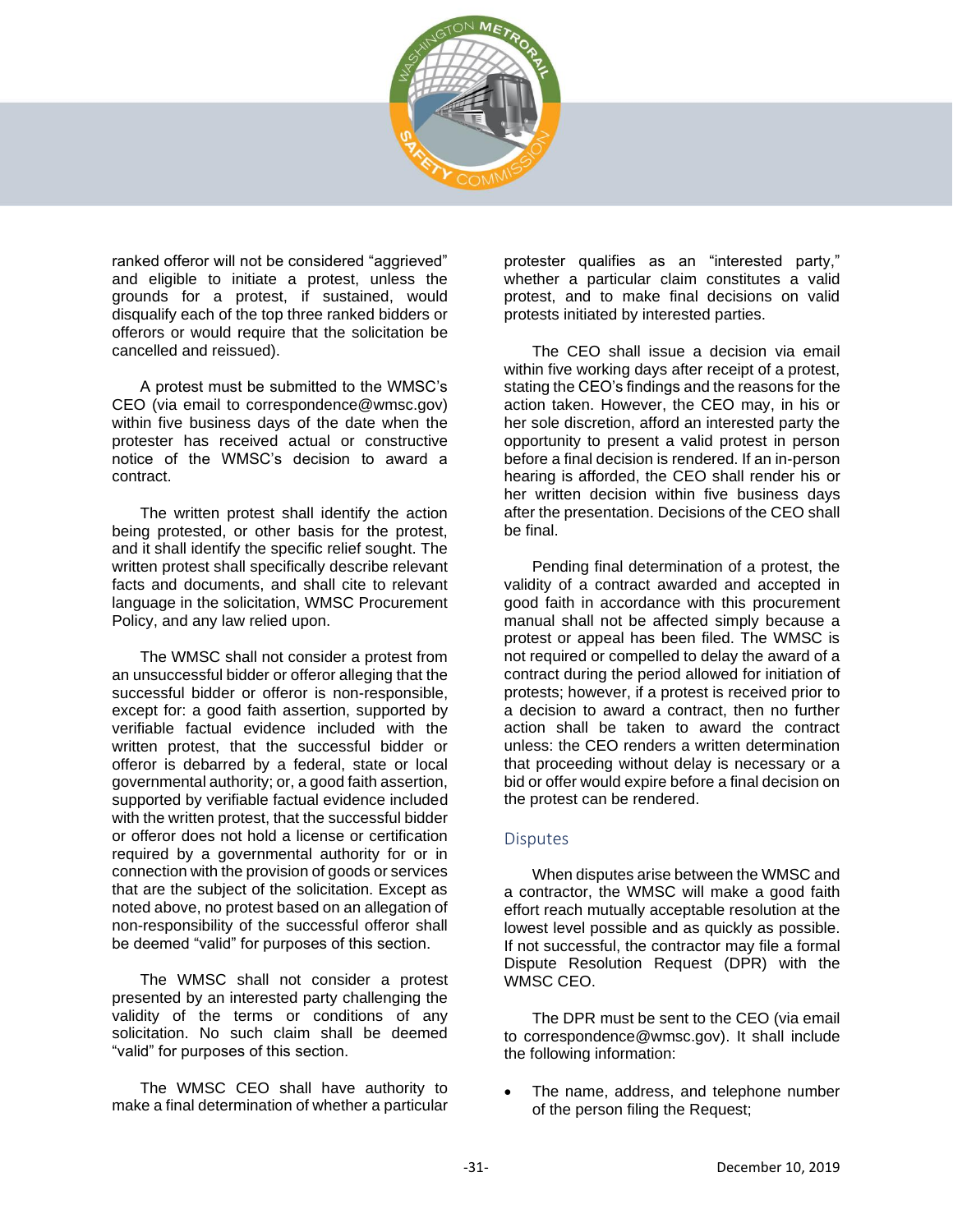

- Identification of the contract number that is the subject of the dispute;
- A statement of the factual grounds supporting the dispute;
- Any other documentation in support of the dispute; and,
- A statement of the relief requested.

The CEO shall have the exclusive authority to decide all DPRs. The CEO shall issue a written decision within thirty (30) calendar days receipt of a DPR. The decision shall include:

- A brief description of the claim;
- A reference to the pertinent solicitation or contract provision;
- A brief statement of the factual issues; and
- A statement of the CEO's decision with supporting rationale and the remedial action and/or award, if any.

Pending claims shall not delay payment for undisputed amounts that may be due the contractor.

#### Claims and Litigation

The WMSC will take reasonable measures to pursue its rights and remedies available under law, including settlement. If a grant agreement establishes that the FTA has a financial interest in the settlement of claims and litigation, the WMSC will consult with the FTA regarding any proceeds recovered or any liquidated damages.

The WMSC will enter into a settlement only if the terms are reasonable, and the WMSC will consult with the FTA prior to entering into a settlement agreement, if required by the provisions of Chapter VII of FTA Circular 4220.1F.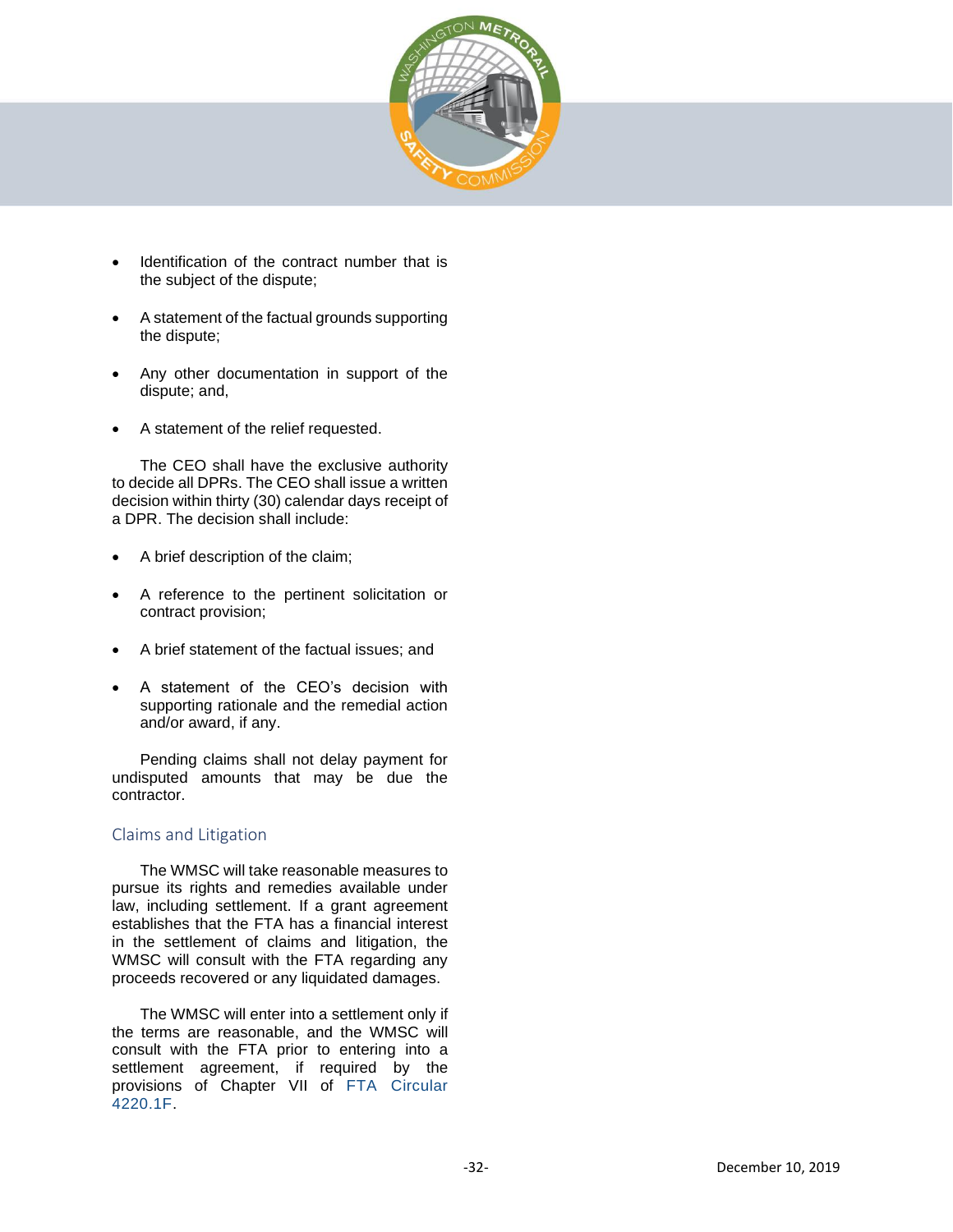

## Appendix A: Matrix of Required Federal Clauses

<span id="page-32-0"></span>

| <b>PROVISION</b>                                                                              | <b>COMMENTS</b>                                                                                           | <b>MASTER AGREEMENT</b><br><b>REFERENCE</b> |  |
|-----------------------------------------------------------------------------------------------|-----------------------------------------------------------------------------------------------------------|---------------------------------------------|--|
| All FTA Assisted Third Party Contracts and Subcontracts                                       |                                                                                                           |                                             |  |
| No Federal Government<br><b>Obligations to Third Parties</b><br>(Use of Disclaimer)           |                                                                                                           | § 3.1                                       |  |
| <b>False or Fraudulent Statements</b><br>or Claims – Civil and Criminal<br>Fraud              |                                                                                                           | $§$ 4.e                                     |  |
| Access to Third Party Contract<br>Records                                                     |                                                                                                           | $§$ 16.t                                    |  |
| Federal<br>Changes<br>to<br>Requirements                                                      |                                                                                                           | $§$ 3.i.6                                   |  |
| Civil Rights (Title VI, ADA, EEO<br>(except<br>special<br><b>DOL</b><br>construction clause)) |                                                                                                           | § 12                                        |  |
| Disadvantaged<br><b>Business</b><br>Enterprises (DBEs)                                        | Contract awarded on the basis of<br>a bid/proposal offering to use<br>DBEs.                               | $§$ 12.e                                    |  |
| Incorporation of FTA Terms                                                                    | Per FTA C 4220.1F.                                                                                        | § 16.a                                      |  |
| Notification<br>of<br>federal<br>participation for States                                     |                                                                                                           | § 37                                        |  |
| Conformance with national ITS<br>architecture                                                 |                                                                                                           | $§$ 16. $m$                                 |  |
| <b>Awards Exceeding \$10,000</b>                                                              |                                                                                                           |                                             |  |
| <b>Terminations</b>                                                                           |                                                                                                           | § 11 and § 16.e(2)                          |  |
| <b>Awards Exceeding \$25,000</b>                                                              |                                                                                                           |                                             |  |
| Debarment and Suspension                                                                      |                                                                                                           | $\sqrt{516.d}$                              |  |
| Awards Exceeding the Simplified Acquisition Threshold (\$250,000)                             |                                                                                                           |                                             |  |
| Resolution<br>$\overline{of}$<br>Disputes,<br>Breaches, or Other Litigation                   |                                                                                                           | \$16(e)(1)                                  |  |
| Lobbying                                                                                      |                                                                                                           | $§$ 4.c                                     |  |
| Clean Air                                                                                     |                                                                                                           | \$16(e)(7), 26(d)                           |  |
| Clean Water                                                                                   |                                                                                                           | \$16(e)(7), 26(d)                           |  |
| <b>Transport of Property or Persons</b>                                                       |                                                                                                           |                                             |  |
| Cargo Preference                                                                              | When acquiring property suitable<br>for shipment by ocean vessel.                                         | $§$ 15.b                                    |  |
| <b>Non-construction Activities</b>                                                            |                                                                                                           |                                             |  |
| Non-construction employee<br>protection                                                       | For all turnkey, rolling stock, and<br>operational contracts (except<br>transportation services contracts | $§$ 24.b                                    |  |